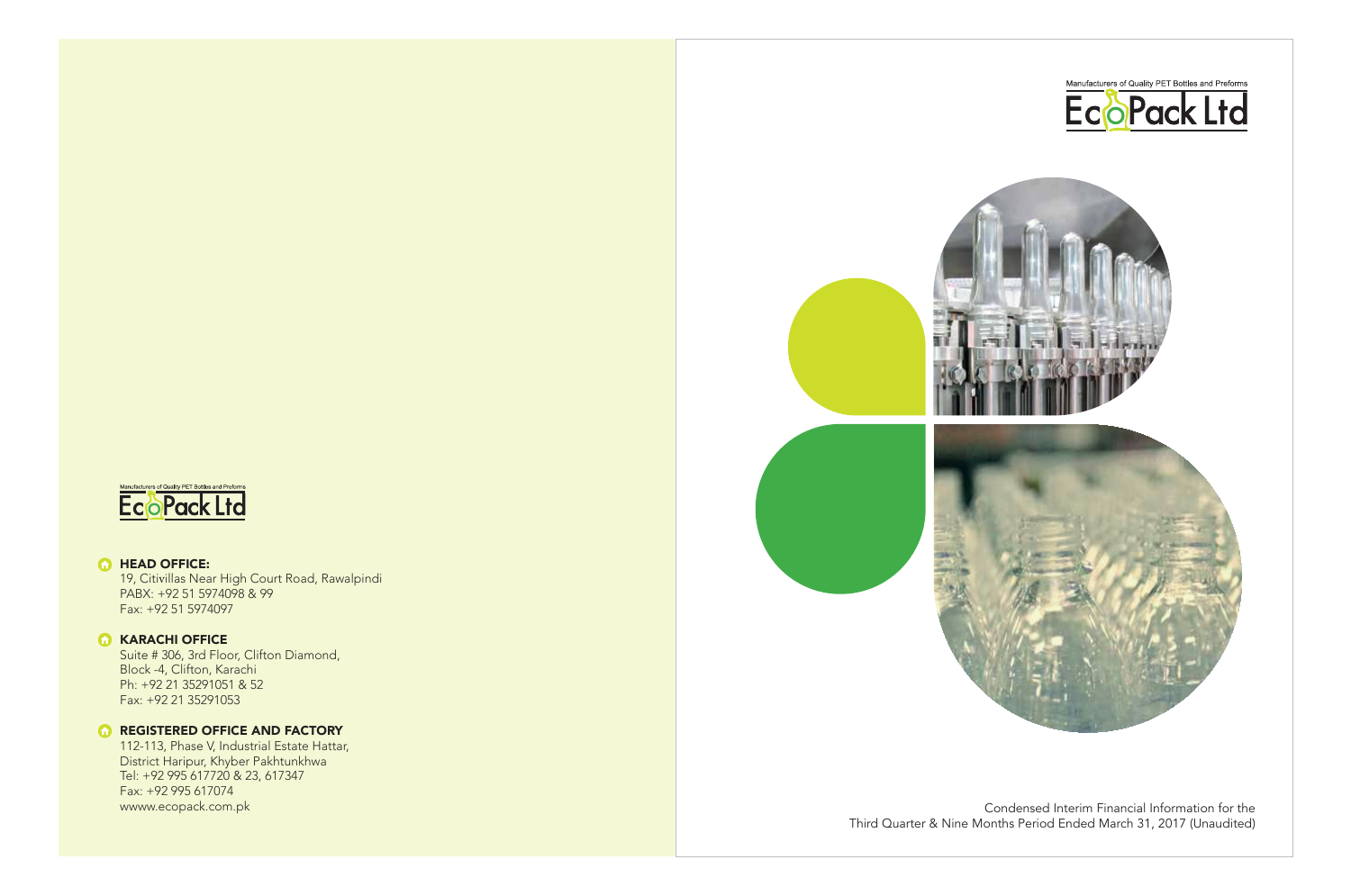

## **Contents**

Vision & Mission Statement Corporate Strategy Company Information Directors' Report Condensed Interim Balance Sheet Condensed Interim Profit & Loss Account Condensed Interim Statement of Comprehensive Income Condensed Interim Statement of Changes In Equity Condensed Interim Cash Flow Statement Notes to the Condensed Interim Financial Information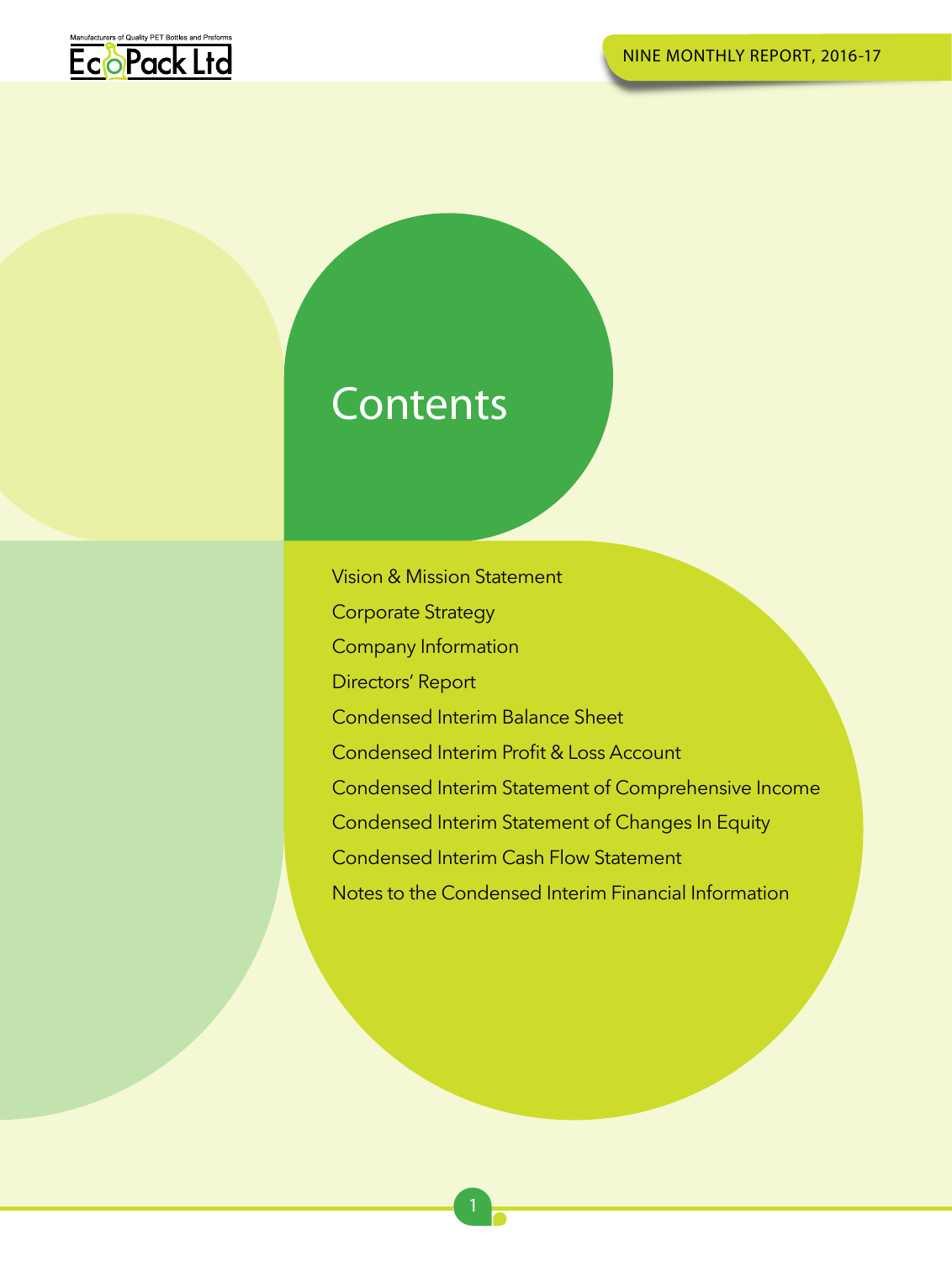

## **VISION & MISSIONSTATEMENT**

To Systematically and cost effectively manufacture and supply consistently high quality products and services thus achieving customer satisfaction profitably, thereby ensuring the financial well being of the company and maximum returns to the shareholders

## **CORPORATE STRATEGY**

Retain market share leadership through quality and price competitiveness while creating value as a low cost producer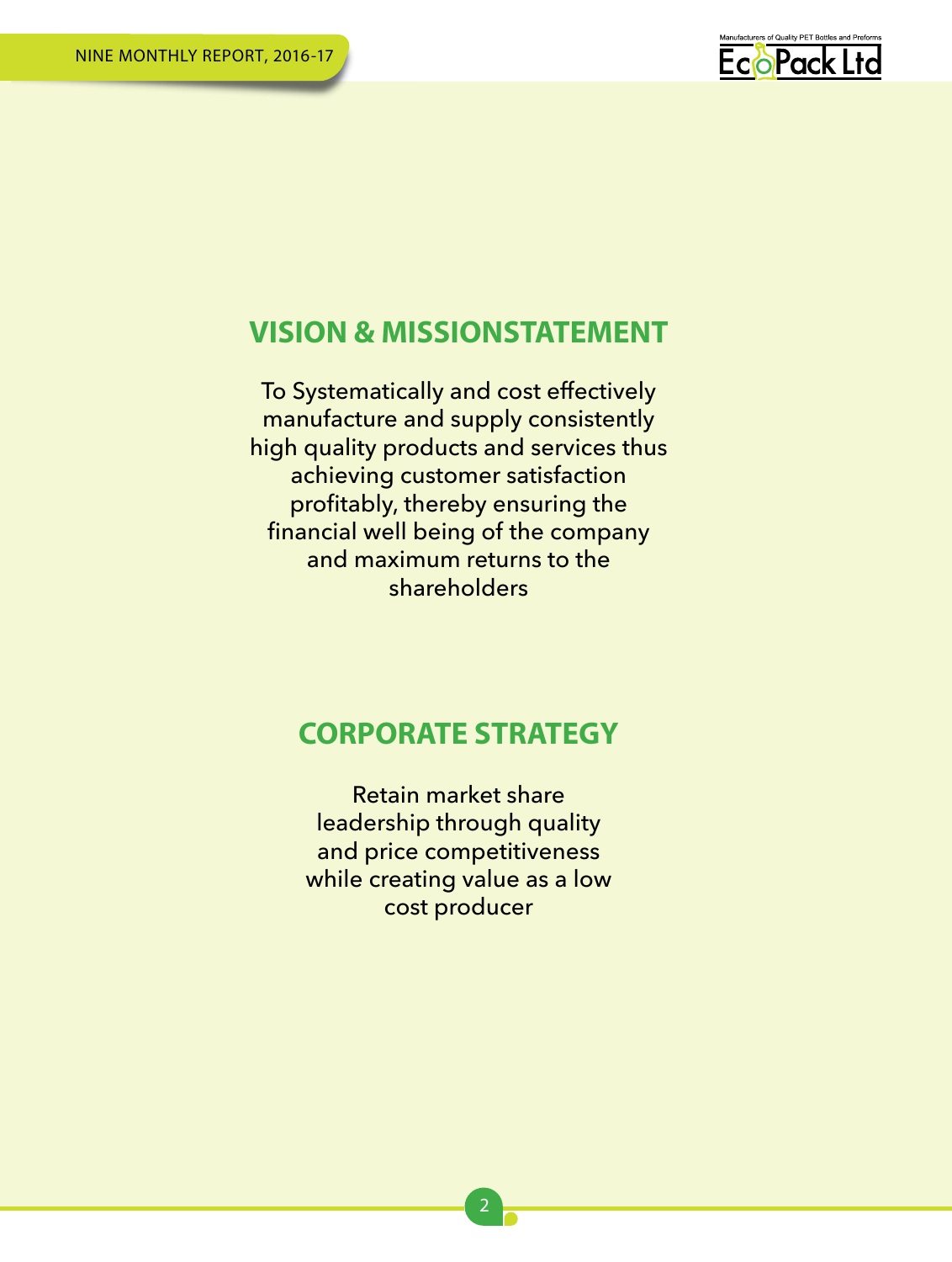

## **COMPANY INFORMATION**

## **BOARD OF DIRECTORS**

Mr. Amar Zafar Khan Chairman Chairman<br>Mr. Hussain Jamil Chief Exe Mr. Hussain Jamil Chief Executive Officer Mr. Shahid Jamil Non-Executive Director<br>Mr. Ali Jamil Non-Executive Director Mr. Talat Mahmood Sadiq<br>Mr. Asad Ali Sheikh Mr. Asad Ali Sheikh Non-Executive Director<br>
Ms. Laila Jamil Non-Executive Director Ms.Laila Jamil Non-Executive Director<br>Mr. Amjad Awan (Alternate Director of M

**Non-Executive Director<br>Non-Executive Director** (Alternate Director of Mr. Talat Mahmood Sadiq) Mr. Shahan Ali Jamil (Alternate Director of Mr. Shahid Jamil)

## **AUDIT COMMITTEE**

Mr. Asad Ali Sheikh Chairman<br>Mr. Amar Zafar Khan Chairman Chairman Mr. Amar Zafar Khan Member<br>Ms. Laila Jamil Member Member Ms. Laila Jamil

## **HUMAN RESOURCE & REMUNERATION COMMITTEE**

Ms. Laila Jamil Chairperson Chairperson Chairperson Chairperson Chairperson Chairperson Chairperson Chairperso<br>Member Mr. Hussain Jamil Member Mr. Asad Ali Sheikh

## **COMPANY SECRETARY**

Mr. Muhammed Ali Adil

**BANKERS**<br>Habib Bank Limited Habib Bank Limited Faysal Bank Limited JS Bank Limited Allied Bank Limited

**AUDITORS** Rahman Sarfaraz Rahim Iqbal Rafiq Chartered Accountants

Pak Oman Investment Company Limited

## **SHARE REGISTRAR**

M/s. Technology Trade (Private) Limited Ballotter, Share Registrar & Transfer Agent

**LEGAL ADVISOR**

Advocate & Corporate Counsel

## **REGISTERED OFFICE AND FACTORY**

112-113, Phase V, Hattar Industrial Estate, Hattar, District Haripur Khyber Pakhtunkhwa Tel: (0995) 617720 & 23, 617347 Fax: (0995) 617074, www.ecopack.com.pk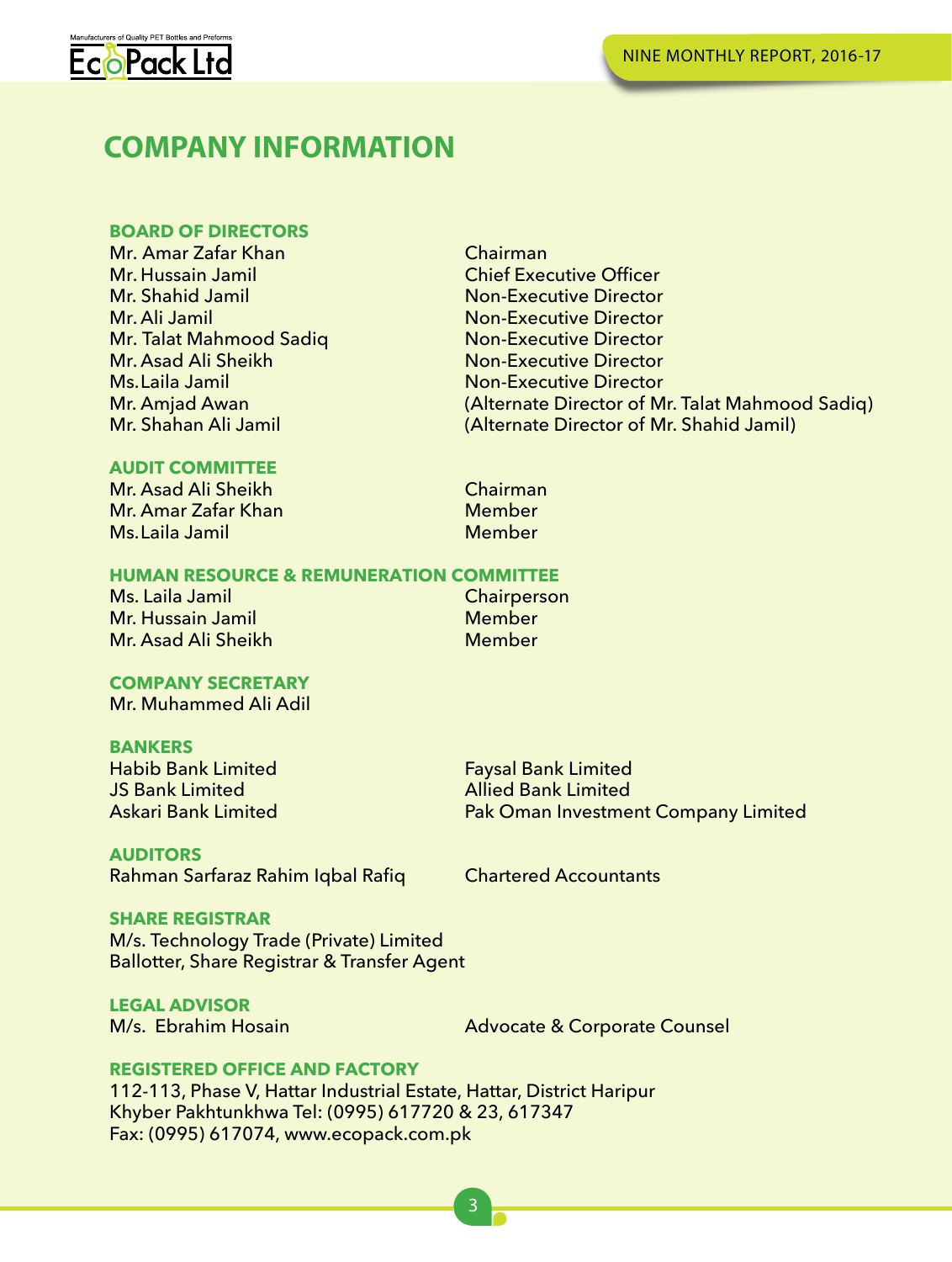

## **DIRECTORS' REPORT**

The board of directors' of EcoPack Limited is pleased to present the unaudited financial statements for the 3rd Quarter & 9 months period ended 31st March 2017:

## **OVERVIEW**

The company utilized most of the last quarter of low winter sales by implementing its annual maintenance program as planned, as well as building up targeted stock covers of specific inventory in preparation for the spring and the approaching peak summer months of high sales. Thus we remained aligned with our long term customers, some of whom also build up their inventories of packing materials & finished stocks during this period in preparation for a strong summer ahead.

The traditionally low bottle and preform sale during this period was beneficially supported by the demand for drinking water bottles as the consumption seasonality of bottled water is much better in the off-season winter months as compared to the carbonated soft drinks (CSD) consumed. The month of March is always a harbinger for the commencement of early summer sales and marks the reversal of the company's losses incurred in the preceding winter months, although bottle sales were a little lower than the prior years' 9-months by comparison. Nevertheless, indications of volume growth from dedicated customers are very positive for your company's management as it strives to reverse hitherto losses that are normally incurred in the second and third quarters of the financial year due to the incidence of high fixed costs during low production. As small size PET packs (250ml to 500ml) increasingly penetrate the CSD packaging mix replacing 'returnable glass bottles' (RGB) as well as a share of larger packs, the sharp rise in numerical units of bottles is helping the cause of bottle sales which remains our key focus in bringing value to our customers.

## **SALES AND FINANCIAL HIGHLIGHTS**

Topline sales revenue during this period remained almost at the same level of Rs. 1.19 billion against last year's corresponding period. Gross profit decreased by Rs. 23.3 million (16%) during the period under review versus the same period last year. A marginally lower capacity utilization on account of bottle sales due to a slight decrease in demand is the main reason of this reduction in gross margin. However, Operating Profit decreased likewise by Rs. 44.3 million i.e., from an operating profit of Rs. 83.8 million to an operating profit of Rs. 39.5 million against corresponding period last year.

Financial charge for the period has reduced by Rs. 11.02 million from Rs. 52.05 million last year compared to Rs. 41.03 million – a significant decrease of 21% on account of consistent debt repayment as well as lower KIBOR and improved bank mark-up rates.

Pre-tax loss is Rs. 0.9 million against a pre-tax profit of Rs. 24.2 million in the same period last year. In the same token, Post-tax loss is Rs. 21.4 million against a post-tax profit of Rs. 4.6 million in the same period last year.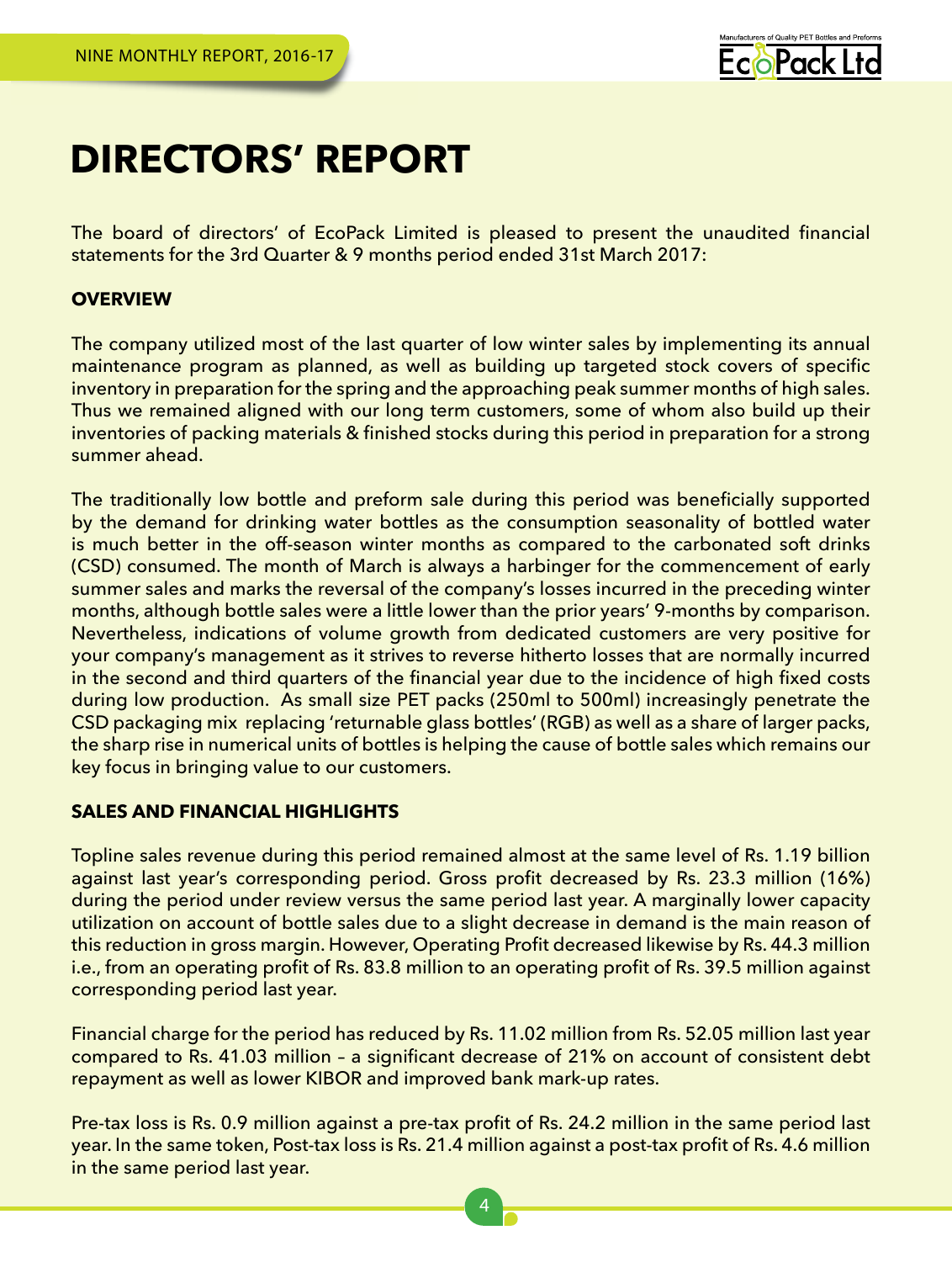

Loss per share (basic and diluted) for the first nine months period of FY 2017 is Rs. 0.74 per share against Rs. 0.16 earnings per share for the same period last year.

## **FUTURE OUTLOOK & RISKS**

Meanwhile, the company is well geared up to meet the projected exponential rise in demand that the summer months will bring if the temperatures already prevailing in most parts of the country are any indication to go by.

Forecast of strong demand is further reinforced by our regular customers on the back of the ongoing robust growth that is being witnessed cumulatively YoY by a buoyant beverage and drinking water industry in the country, driven by improving purchasing power and a rapidly increasing demographically young population as GDP continues to improve.

The unforeseen breakdowns in an old transmission infrastructure of electricity supply remain an outstanding concern, however, your company continues to make adequate arrangements for such outages as summer approaches.

A well trained and experienced technical and management team is poised with high morale to achieve another profitable financial year for all stakeholders.

For and on behalf of the Board of Directors

Karachi

**Hussain Jamil Dated: April 22, 2017** Chief Executive Officer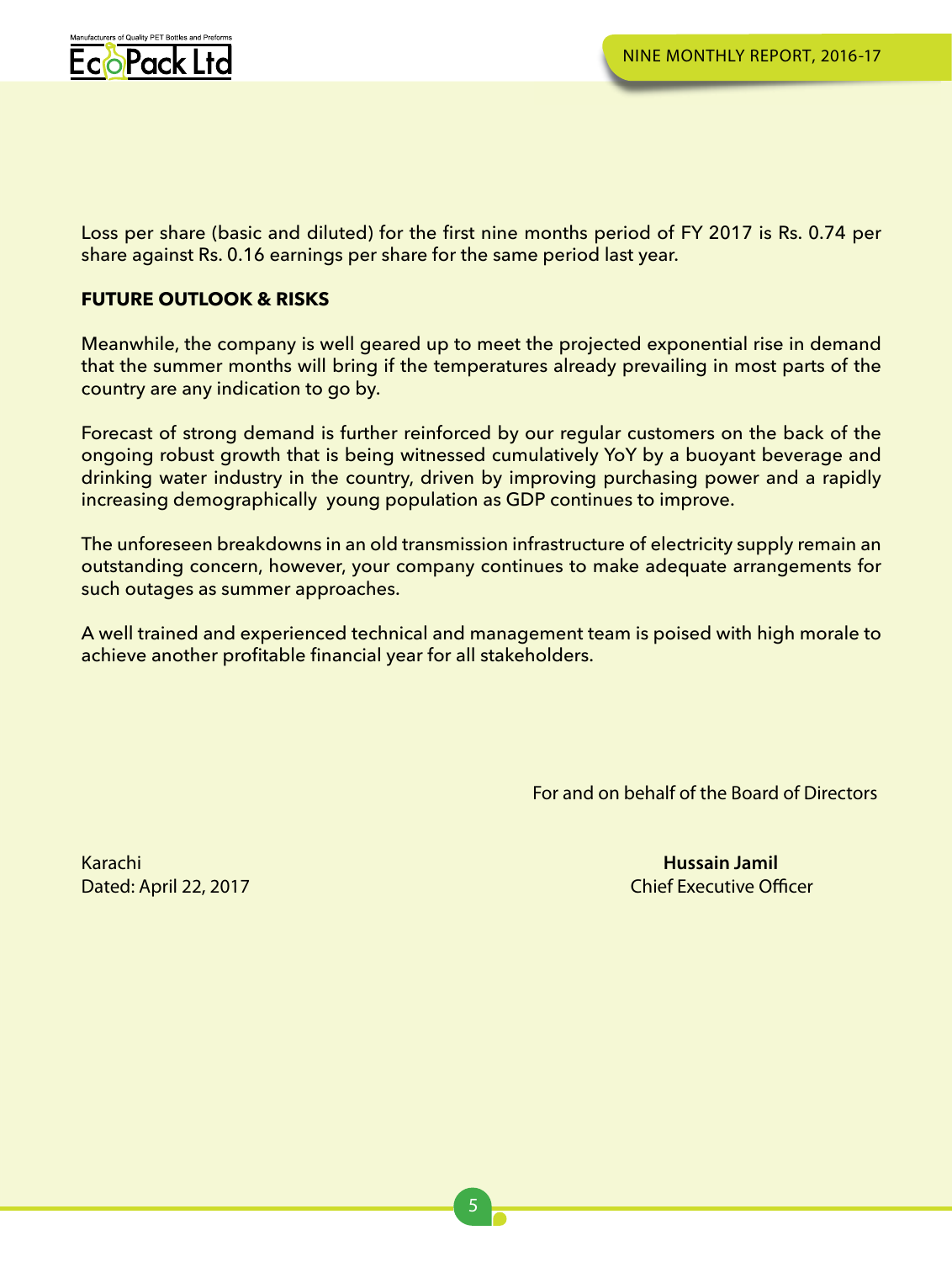

اس عرصے کے دوران مالیاتی اخراجات گذشتہ سال ہونے والے 52.05 ملین روپوں کی نسبت اس سال 41.03 ملین روپے ہونے کی وجہ سے 11.02 ملین روپے کم ہوا جو کہ قرض کی مسلسل ادائیگی اور کم KIBOR اور بینک مارک اپ کی بہتر شرح کی وجہ سے خاطر خواہ حد تک 21% ئ یمک ےہ۔

سابقہ سال کے اسی عرصے کے دوران ہونے والے 24.2 ملین روپے کی نسبت اس مدت میں قبل از کمیکس نقصان 0.9 ملین روپے رہا۔ اسی طرح ٹ سابقہ سال کے اسی عرصے کے دوران ہونے والے 4.6 ملین روپے کے بعد از ٹیکس نفع کی نسبت اس سال بعد از ٹیکس نقصان 21.4 ملین روپے رہا۔ ٹ ٹ

ئمالیاتی سال 2017 کے پہلے نو مہینوں کے دوران فی شیئر نقصان 0.74 روپے فی شیئر رہا جبکہ گذشتہ سال اسی عرصے کے دوران 0.16 روپے فی ی ش ئی ش ی� ئتيئر لفع تھا۔ ی ش

مستقبل کے امکانات اور خطرات

ناس دوران، کمپنی گرمیوں کے مہینوں کے دوران ملک کے زیادہ تر حصوں میں پہلے سے موجود درجہ حرارت کے جاری رہنے کی صورت میں طلب ی� میں مجوزہ اضافے کو پورا کرنے کے لیے اچھی طرح تیار ہے۔ ت

.<br>ار فین نملک میں مشروبات اور پینے کے پانی کی صنعت میں زبردست اضافہ دیکھنے میں آیا جس کی زبردست وسعت کی بدولت ہمارے باقاعدہ صار فین کی جانب سے انتہائی طلب کی پیشٹگوئی زیادہ پختہ ثابت ہوئی۔اس وسعت اور اضافے میں GDP میں بہتری آنے کی بدولت قوت خریداری میں ن ش ئی طور پر بڑھتی ہوئی نوجوان آبادی جیسے محرکات شامل رہے۔ ف بہتری اور جغرافیا

ر متوقع لقطل کے مسائل سے نمٹنے کے لیے آپ کی سمپنی نے خاطر خواہ انتظامات کرنا جاری رکھے ہیں غ موسمِ کرما کی آمد کے ساتھ ہی بلجلی کے غیر تاہم بجلی کے قدیم تر سِلاتی نظام میں ہونے والا تغطل ایک باقی مسَلہ ہے۔

تربیت یافتہ اور تجربہ کار تکنیکی و انتظامی <sup>می</sup>یم بلند حذبے کے ساتھ تمام شراکت داروں کے لیے ایک اور <sup>افع</sup> آور مالی سال کے حصول کے لیے کوشاں ہے۔ ن ت ت

> بورڈ آف ڈائر یکٹرز کی جانب سے ی

ن مجیل است.<br>این جمیل است که باشد و با این است که باشد و با این است که با این است که با این است که با این است که با این است<br>است که با این است که با این است که با این است که با این است که با این است که با این است که با این حُسین جمیل ی زيڭۇ آفيىر چیف ایگزینگو آفیسر است.<br>این است که از این است که از این است که از این است که از این است که از این است که از این است که این است که این ا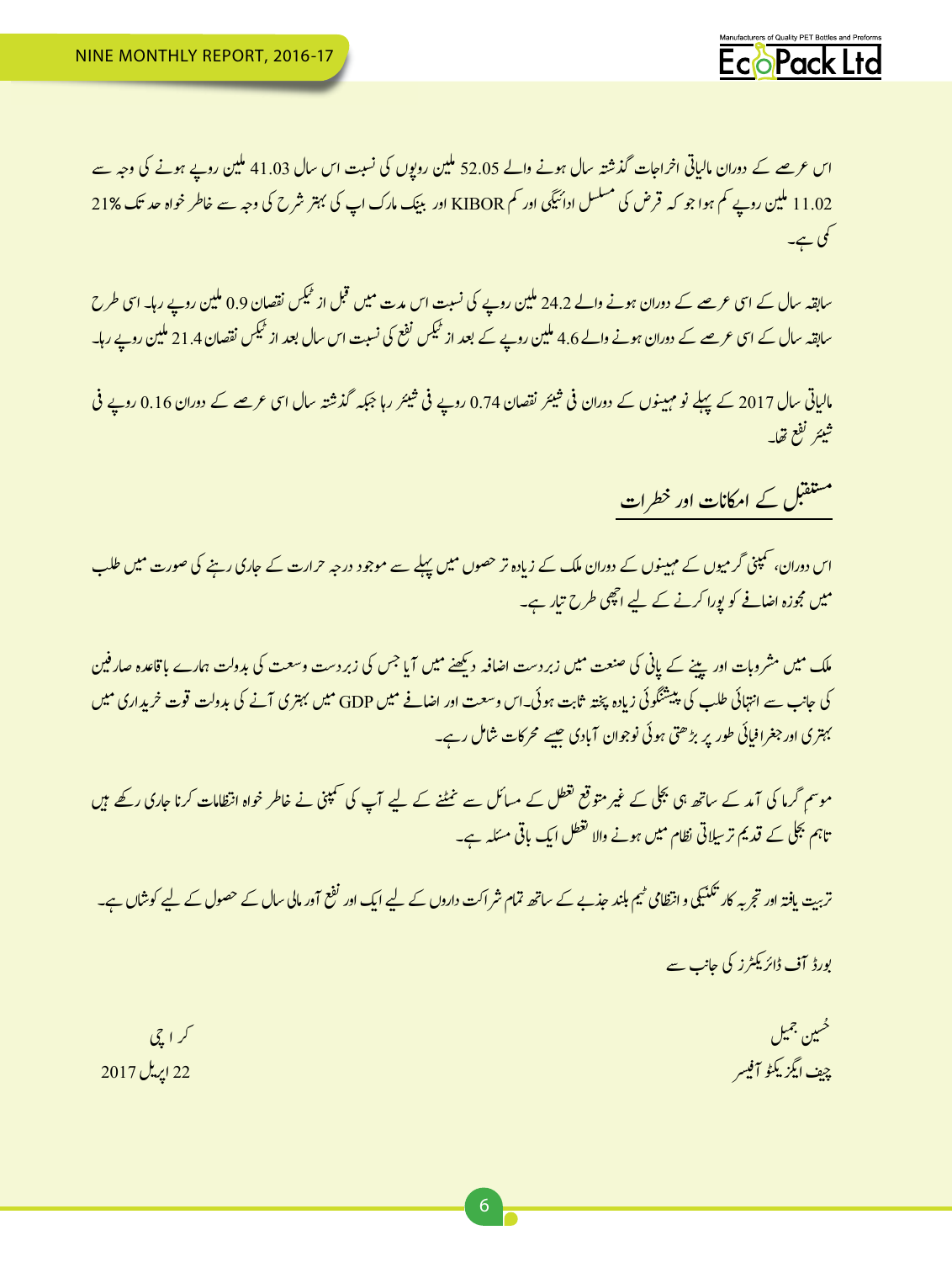

### ڈائریکٹرز رپورٹ ی

ر آڈٹ شدہ مالیاتی ر<br>ایکو پیک کمیٹیڈ کے بورڈ آف ڈائر یکٹرز کی جانب سے 31 مارچ 2017 کو ختم ہونے والی سہ ماہی اور نوماہ کے دورانیے کے غیر ل شگوشوارے مسرت سے پیش کیے جا رہے ہیں۔ پ

اجزئہ

<u>کمپنی نے طے شدہ سالانہ مرمتی یروگرام یر عمل کر کے گذشتہ سہ ماہی(جس کے دوران موسم سرما کی وجہ سے فروخت کم ہوتی ہے)کے زيادہ</u> ے کے کو گزارا اور اس کے ساتھ ساتھ آنے والے موسم گرما اور زیادہ فروخت والے مہینوں کی تیاری کے لیے مطلوبہ مقدار میں ایٹاک جمع<br>عرصے کو گزارا اور اس کے ساتھ ساتھ آنے والے موسم گرما اور زیادہ فروخت والے مہینوں کی تیاری کے لیے ت ی� لیا۔ اس طرح ہم اپنے طویل مدتی صار فین جن میں سے چند نے آئندہ آنے والے شدید موسم گرما کی تیاری کے لیے Packing Material ت اور تیار شدہ مال جمع <sub>کیا</sub>، ان کی ضروریات پوری کرنے میں کامیاب رہے۔ ت

نروایتی طور پر اس عرصے کے دوران بو تکوں اور Preforms کی کم فروخت کو فائدہ مند طور پر پینے والے پانی کی بو تکوں کی طلب کے ذریعے .<br>مدد ملی کیونکہ Off Season موسم سرما کے دوران (Carbonated Soft Drinks (CSD کی نسبت بو تکوں میں پیک پینے والے پانی ک یند ک ماینسٹر معندہ کی مسیر ہا اگر سے مشتر کی رکھتا ہے۔ اس میں سے اس میں ہوتا ہے اور اس میں گزشتہ<br>فروخت زیادہ بہتر ہوتی ہے۔ مارچ کا مہینہ ہمیشہ سے موسم گرما کی قبل از وقت فروخت کے آغاز کا پیش خیمہ ہوتا ہے اور اس میں گزشتہ ش...<br>Winter Months میں شمپنی کو ہونے والے نقصانات کا ازالہ شروع ہو جاتا ہے، اگرچہ نسبتًا گذشتہ سال کے نوم ہیںوں کی نسبت امسال بوتلوں<br>Winter Months ی� ت ن � کی فروخت قدرے کم تھی۔ تاہم اس کے باوجود مستقل صار فین کی جانب سے حجّٰم میں اضافے کی علامات آپ کی کمپنی کی انتظامیہ کے لیے ُ انتہائی مثبت ہیں کیونکہ یہ ان نقصانات کا ازالہ کرنے کی جدوجہد میں مصروف ہے جو عام طور پر مالی سال کی دوسری اور تنبسری سہ ماہیوں میں ت ہکم پیداوار کے دوران بلند مقررہ اخراجات کی وجہ سے ہو تا ہے۔ چونکہ چھوٹے سائز کی (250 ملی لیٹر ) DET Bottles تیزی سے ا ی ت ہیں کہ اسپتال کے ساتھ رہا ہے۔<br>CSD Packaging یہ میں اپنی جگہ بناتے ہوئے قابلِ واپسی شیشے کی بو تکوں(RGB) کی جگہ لینے کے ساتھ ساتھ بڑی Packing کے تجم میں **∴and** ش ن المسلمان المسلمان المسلمان المسلمان المسلمان المسلمان المسلمان المسلمان المسلمان المسلمان المسلمان المسلمان<br>المسلمان المسلمان المسلمان المسلمان المسلمان المسلمان المسلمان المسلمان المسلمان المسلمان المسلمان المسلمان ال بھی اپنی جگہ بنا رہی ہیں، جسکی وجہ سےعددی گنتی میں تیزی سے اضافہ بو تکوں کی فروخت میں مدد دے رہا ہے جو کہ اپنے صارفین کو بہترین یی ت ہسہولت دینے کے سلسلے میں ہماری توجہ کا بنیادی مر کز رہی ہے۔ ن

## فروخت اور مالیاتی امور کے اہم نکات

اس عرصے کے Topline Sales Revenue تقریباً سابقہ سال کے اسی عرصے کے دوران ہونے والی 1.19 بلین روپے کی سطح پر ہی رہا۔ گذشتہ سال کے اسی عرصے کی نسبت، موجودہ مدت میں مجموعی نفع میں 23.3 ملین روپے(16%) کی ہوئی۔مجموعی نفع میں ہونے والی اس یکی کی بنیادی وجہ طلب میں ہونے والی معمولی کمی کی وجہ سے بو تکوں کی فروخت میں کی اور اس کی وجہ سے نستاً کم ہونےوالی پیداوار تھی۔ تاہم اسی طرح گذشتہ مالی سال کے اسی عرصے کی نسبت 83.8 Operating Profit ملین روپے سے کم ہوکر39.5 ملین روپے ہونے کی وجہ سے 44.3 ملین روپے کم ہوا ۔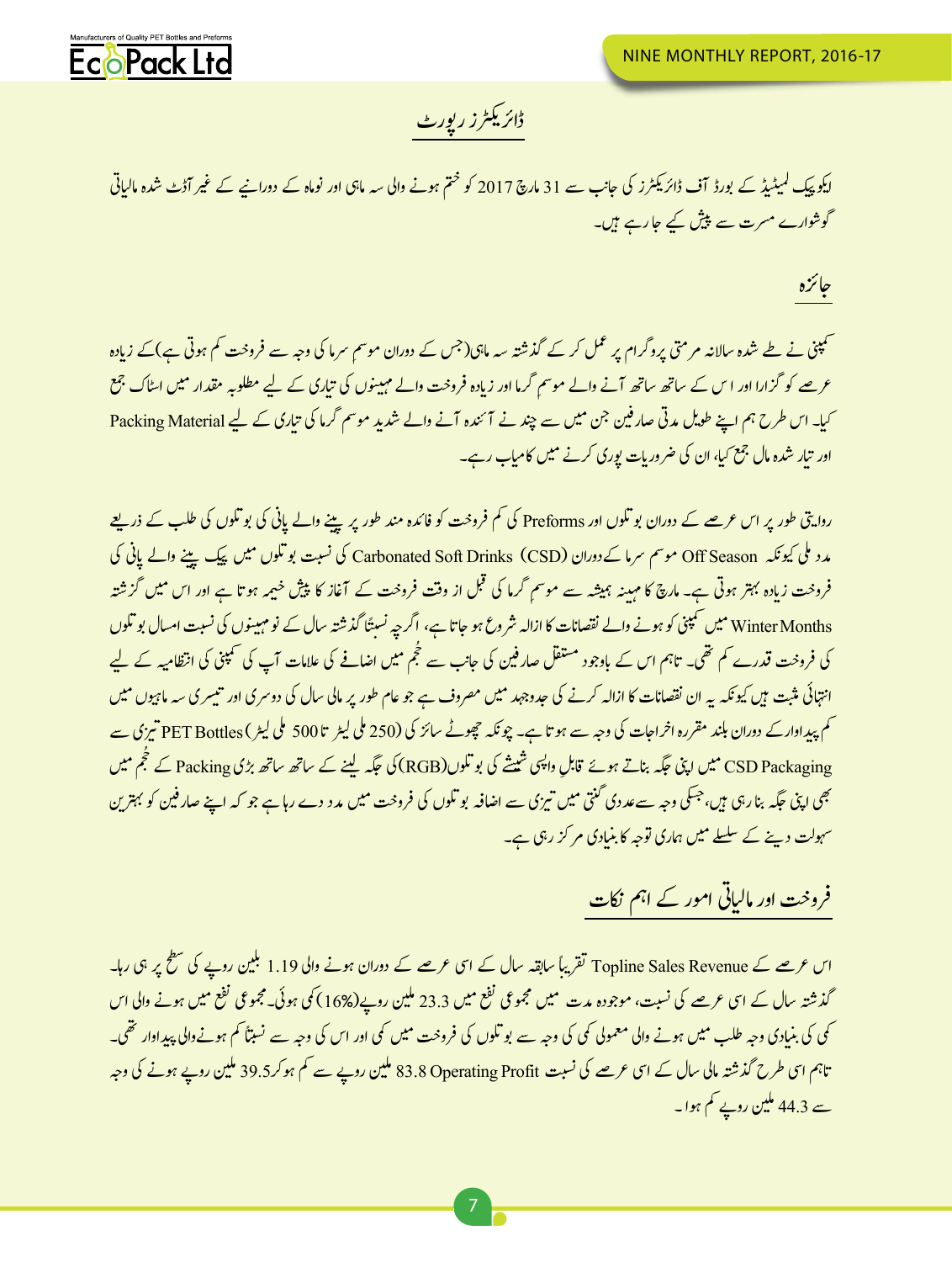

Audited

**Un-audited** 

## **Condensed Interim Balance Sheet**

As on March 31, 2017

|                                                               |             | March 31,<br>2017<br>------------ Rupees in 000----- | June 30,<br>2016  |
|---------------------------------------------------------------|-------------|------------------------------------------------------|-------------------|
| <b>ASSETS</b>                                                 | <b>Note</b> |                                                      |                   |
| <b>Non-Current assets</b>                                     |             |                                                      |                   |
| Property, plant & equipment                                   | 5           | 988,364                                              | 1,014,171         |
| Long term security deposits                                   |             | 7,055                                                | 6,064             |
| Intangibles                                                   |             | 6,509                                                | 5,399             |
|                                                               |             | 1,001,928                                            | 1,025,634         |
| <b>Current assets</b>                                         |             |                                                      |                   |
| Stores, spares and loose tools                                |             | 64,127                                               | 62,475            |
| Stock in trade                                                | 6           | 321,139                                              | 241,424           |
| Trade debts - unsecured considered good                       |             | 187,391                                              | 158,308           |
| Loans and advances - unsecured considered good                |             | 51,432                                               | 49,887            |
| Short term deposits, prepayments & other receivables          |             | 13,138                                               | 33,529            |
| <b>Taxation - Net</b><br>Cash and bank balances               |             | 46,739<br>5,634                                      | 39,054            |
|                                                               |             | 689,600                                              | 59,858<br>644,535 |
|                                                               |             | 1,691,528                                            | 1,670,169         |
| <b>EQUITY AND LIABILITIES</b>                                 |             |                                                      |                   |
| Authorized capital                                            |             |                                                      | 500,000           |
| 50,000,000 (2016: 50,000,000) ordinary shares of Rs.10/- each |             | 500,000                                              |                   |
| <b>Share capital and reserves</b>                             |             |                                                      |                   |
| Issued, subscribed and paid-up capital                        | 7           | 287,212                                              | 229,770           |
| <b>Accumulated Profit</b>                                     |             | 98,767                                               | 163,119           |
|                                                               |             | 385,979                                              | 392,889           |
| Surplus on revaluation of property, plant and equipment       |             | 149,475                                              | 157,905           |
|                                                               |             | 535,454                                              | 550,794           |
| <b>Non-Current Liabilities</b>                                |             |                                                      |                   |
| Long term loans - secured                                     |             | 195,856                                              | 245,156           |
| Liabilities against assets subject to finance lease           |             | 7,062                                                | 2,223             |
| Deferred liabilities                                          |             | 258,537                                              | 263,164           |
| <b>Current Liabilities</b>                                    |             | 461,455                                              | 510,543           |
| Trade and other payables                                      |             | 194,339                                              | 183,735           |
| Accrued mark-up                                               |             | 7,950                                                | 5,687             |
| Short term borrowings - secured                               | 8           | 406,578                                              | 343,697           |
| Current portion of long term liabilities                      |             | 85,752                                               | 75,713            |
|                                                               | 9           | 694,619                                              | 608,832           |
| Contingencies and commitments                                 |             | 1,691,528                                            | 1,670,169         |
|                                                               |             |                                                      |                   |

The annexed notes form an integral part of this condensed interim financial information.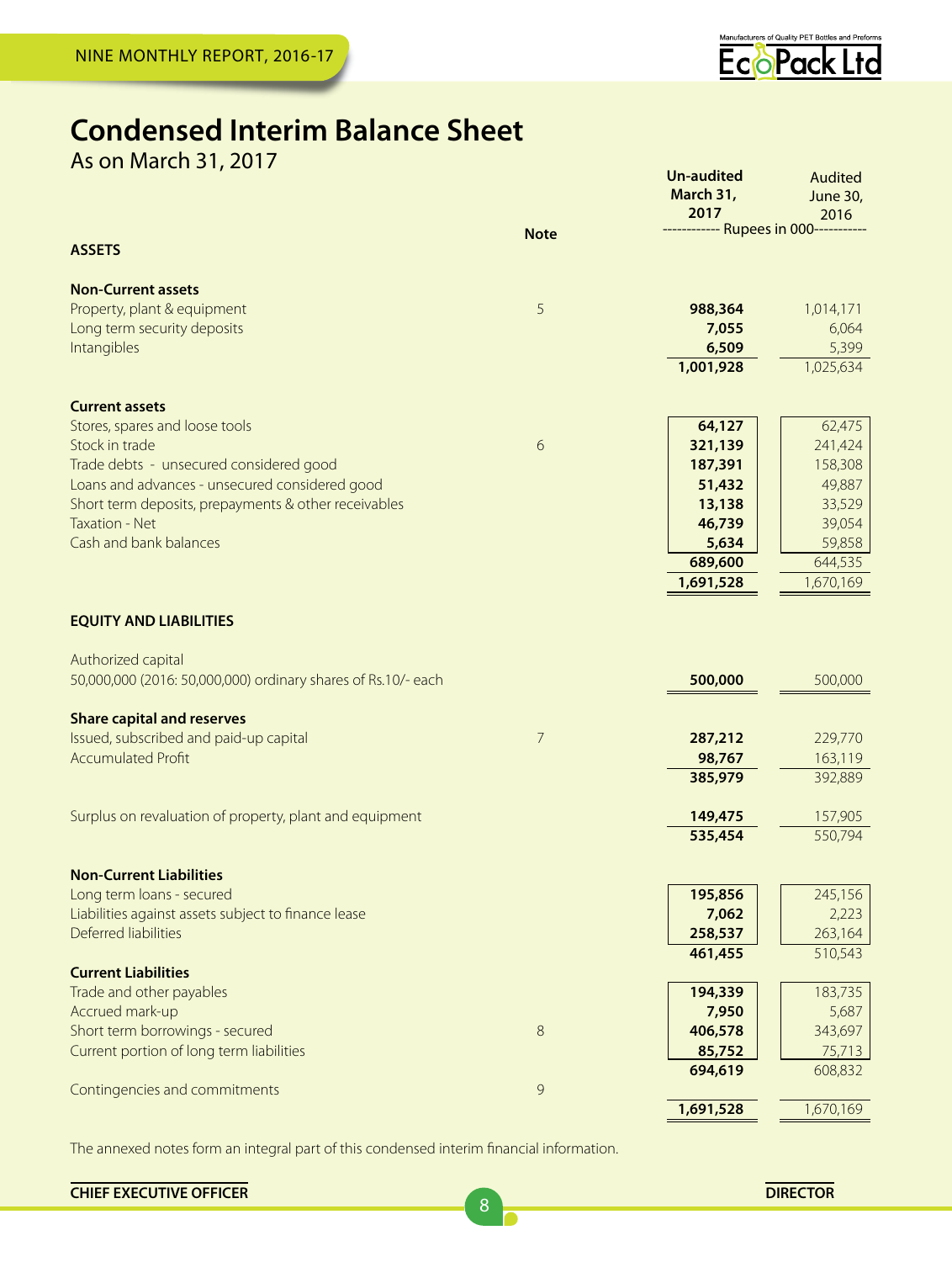

## **Condensed Interim Profit and Loss Account (Un-audited)**

For the nine months and quarter ended March 31, 2017

|                                |             | <b>Nine Months ended</b> |                       | <b>Third quarter ended</b> |                       |  |  |
|--------------------------------|-------------|--------------------------|-----------------------|----------------------------|-----------------------|--|--|
|                                |             | March 31,<br>2017        | March 31,<br>2016     | March 31,<br>2017          | March 31,<br>2016     |  |  |
|                                | <b>Note</b> |                          |                       |                            |                       |  |  |
| Sales - net                    | 10          | 1,199,908                | 1,196,888             | 511,654                    | 441,938               |  |  |
| Cost of sales                  | 11          | (1,071,571)              | (1,044,004)           | (425,004)                  | (340, 361)            |  |  |
| <b>Gross Profit</b>            |             | 128,337                  | 152,884               | 86,650                     | 101,577               |  |  |
| Distribution expenses          |             | (37, 501)                | (23, 841)             | (9,716)                    | (4, 123)              |  |  |
| Administrative expenses        |             | (51, 298)<br>(88,798)    | (45, 239)<br>(69,080) | (17, 292)<br>(27,008)      | (15, 563)<br>(19,686) |  |  |
| <b>Operating Profit</b>        |             | 39,539                   | 83,804                | 59,642                     | 81,891                |  |  |
| Other Income                   |             | 20,502                   | 8,357                 | 15,735                     | 3,435                 |  |  |
| Other Expenses                 |             | (20,003)<br>499          | (15,890)<br>(7, 533)  | (3, 415)<br>12,320         | (5,257)<br>(1,822)    |  |  |
|                                |             | 40,038                   | 76,271                | 71,962                     | 80,069                |  |  |
| Finance cost                   |             | (41, 031)                | (52,051)              | (15, 816)                  | (16, 566)             |  |  |
| Profit/ (Loss) before taxation |             | (993)                    | 24,220                | 56,146                     | 63,503                |  |  |
| <b>Taxation</b>                |             |                          |                       |                            |                       |  |  |
| - Current<br>- Deferred        |             | (26, 507)<br>6,134       | (12,050)<br>(7,500)   | (12, 865)                  | (4,452)<br>(7,500)    |  |  |
|                                |             | (20, 373)                | (19,550)              | (12, 865)                  | (11, 952)             |  |  |
| Profit/ (Loss) after taxation  |             | (21, 367)                | 4,670                 | 43,281                     | 51,551                |  |  |
| Earnings / (Loss) per share    |             |                          |                       |                            |                       |  |  |
| - Basic and diluted            | 13          | (0.74)                   | 0.16                  | 1.51                       | 1.79                  |  |  |

The annexed notes form an integral part of this condensed interim financial information.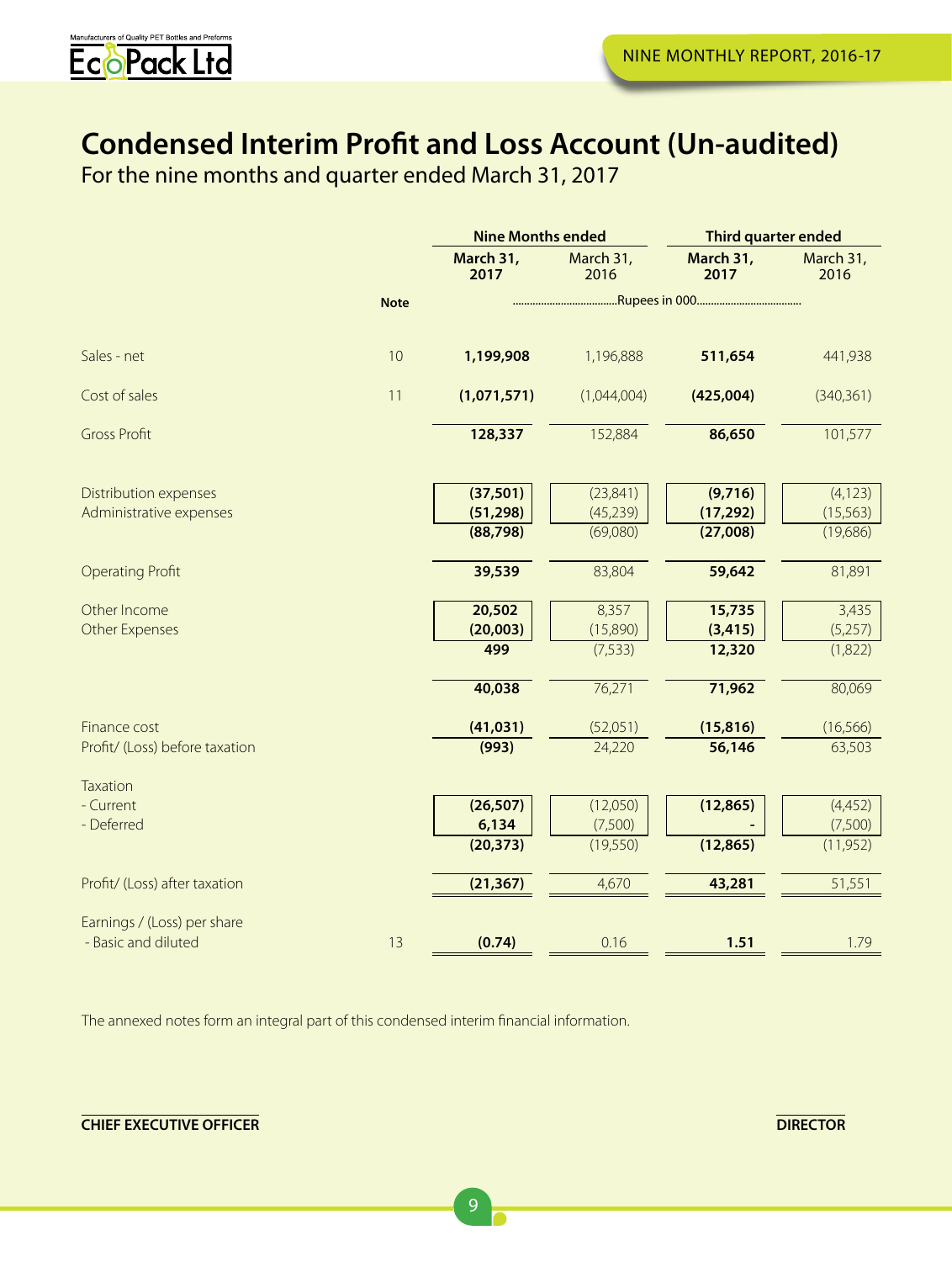

## **Condensed Interim Statement Of Comprehensive Income (Un-audited)**<br>For the nine months and quarter ended March 31, 2017

|                                                                                                                    | <b>Nine Months ended</b> |                   | Third quarter ended |                   |
|--------------------------------------------------------------------------------------------------------------------|--------------------------|-------------------|---------------------|-------------------|
|                                                                                                                    | March 31,<br>2017        | March 31,<br>2016 | March 31,<br>2017   | March 31,<br>2016 |
|                                                                                                                    |                          |                   |                     |                   |
| Profit/ (Loss) for the period                                                                                      | (21, 367)                | 4,670             | 43,281              | 51,551            |
| Other comprehensive income                                                                                         |                          |                   |                     |                   |
| -Transfer from surplus on revaluation of property and plant<br>on account of incremental depreciation - net of tax | 14,457                   | 15,403            | 4,708               | 5,138             |
| Total comprehensive Income/ (Loss) for the period                                                                  | (6,910)                  | 20.073            | 47,988              | 56.689            |

The annexed notes form an integral part of this condensed interim financial information.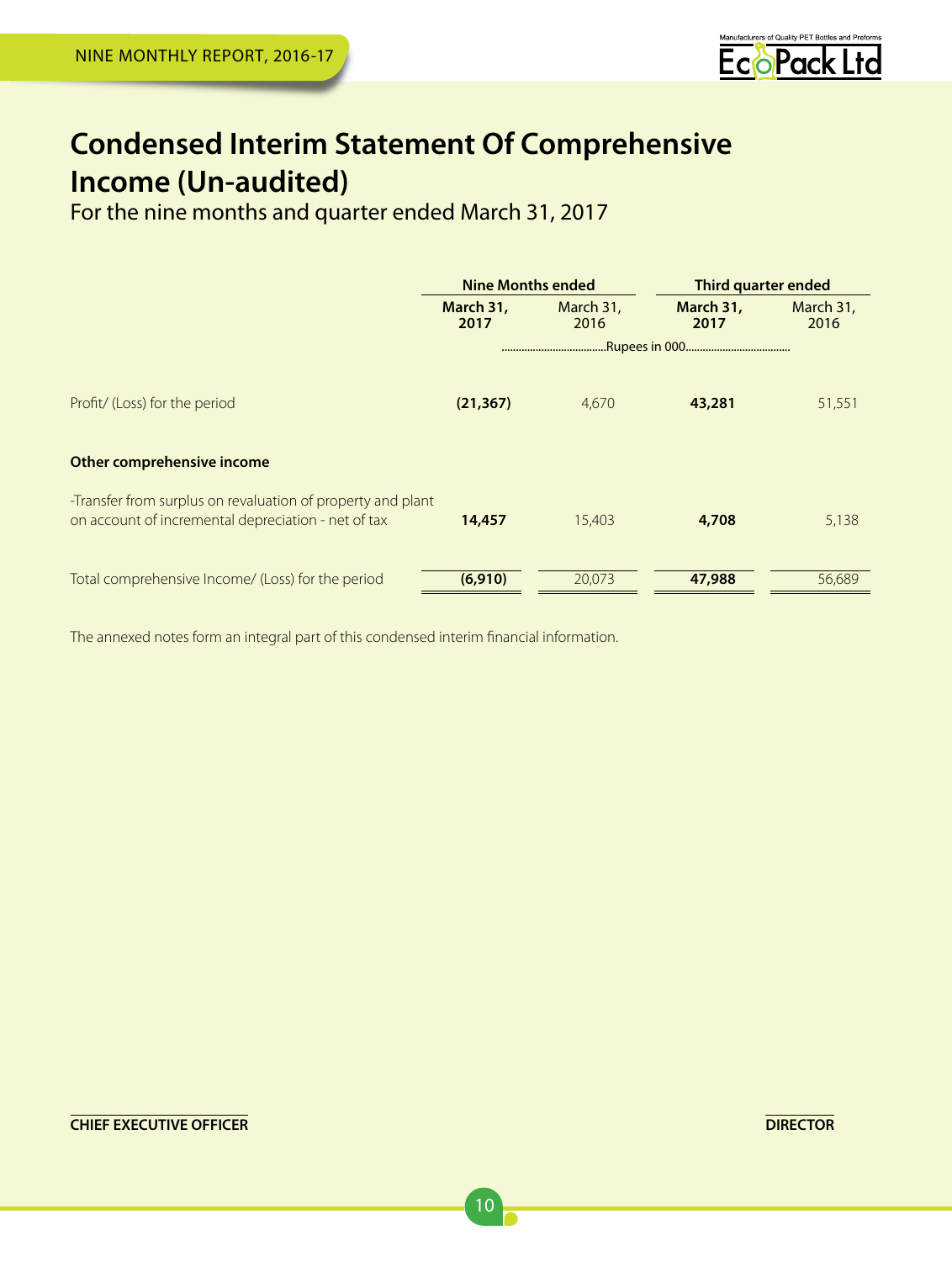

## **Condensed Interim Statement Of Changes In Equity (Un-audited)**

For the nine months and quarter ended March 31, 2017

|                                                                   | <b>Issued, subscribed</b><br>and paid up capital | <b>Uappropriated</b><br>Profit | <b>Total</b> |
|-------------------------------------------------------------------|--------------------------------------------------|--------------------------------|--------------|
|                                                                   |                                                  | -------- Rupees in 000-------- |              |
| Balance as at July 01, 2015                                       | 229,770                                          | 42,481                         | 272,251      |
| Total comprehensive income for the<br>period ended March 31, 2016 |                                                  |                                |              |
| - Profit for the period                                           |                                                  | 4,670                          | 4,670        |
| - Other comprehensive income for the period                       |                                                  | 15,403                         | 15,403       |
|                                                                   |                                                  | 20,073                         | 20,073       |
| Balance as at March 31, 2016                                      | 229,770                                          | 62,554                         | 292,324      |
| Total comprehensive income for the<br>period ended June 30, 2016  |                                                  |                                |              |
| - Profit for the period                                           |                                                  | 97,247                         | 97,247       |
| - Other comprehensive income for the period                       |                                                  | 3,318                          | 3,318        |
|                                                                   |                                                  | 100,565                        | 100,565      |
| Balance as at June 30, 2016                                       | 229,770                                          | 163,119                        | 392,889      |
| Total comprehensive income for the<br>period ended March 31, 2017 |                                                  |                                |              |
| - Loss for the period                                             |                                                  | (21, 367)                      | (21, 367)    |
| - Other comprehensive income for the period                       |                                                  | 14,457                         | 14,457       |
|                                                                   |                                                  | (6,910)                        | (6,910)      |
| Transaction with owners                                           |                                                  |                                |              |
| - Issuance of bonus shares                                        | 57,442                                           | (57, 442)                      |              |
| Balance as at March 31, 2017                                      | 287,212                                          | 98,767                         | 385,979      |

The annexed notes form an integral part of this condensed interim financial information.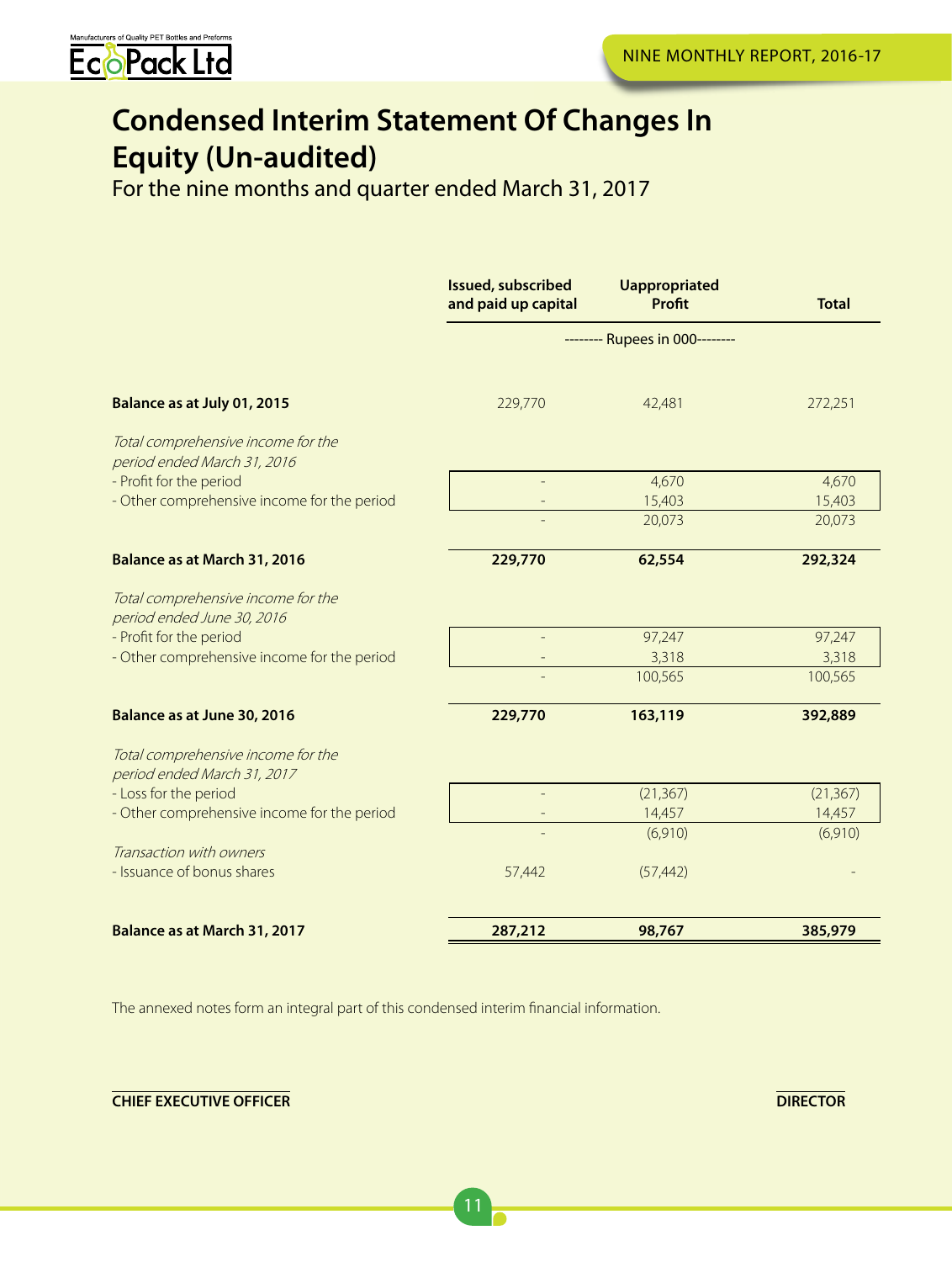

**For the nine months ended**

## **Condensed Interim Cash Flow Statement (Un-Audited)**

For the nine months ended March 31, 2017

|                                                                      |             | March 31,<br>2017  | March 31,<br>2016  |
|----------------------------------------------------------------------|-------------|--------------------|--------------------|
| <b>CASH FLOWS FROM OPERATING ACTIVITIES</b>                          | <b>Note</b> | Rupees in 000      |                    |
| Profit/ (Loss) before taxation                                       |             | (993)              | 24,220             |
| Adjustments for:                                                     |             |                    |                    |
| - Depreciation                                                       |             | 79,372             | 73,180             |
| - Amortizartion<br>- Loss on disposal of property, plant & equipment |             | 94<br>19           | 94<br>(1)          |
| - Provision for WPPF                                                 |             | 2,939              |                    |
| - Provision for gratuity                                             |             | 8,341              | 10,027             |
| - Provision against doubtful debts                                   |             | 1,500              |                    |
| - Finance cost                                                       |             | 41,031             | 52,051             |
|                                                                      |             | 133,296            | 135,351            |
|                                                                      |             | 132,303            | 159,571            |
| <b>Changes in working capital:</b>                                   |             |                    |                    |
| (Increase) in Stores, spares and loose tools                         |             | (1,652)            | (2,979)            |
| (Increase) in Stock in trade                                         |             | (79, 715)          | (83, 305)          |
| (Increase)/ Decrease in Trade debts                                  |             | (30, 583)          | 90,088             |
| (Increase)/ Decrease in Loans & advances                             |             | (1, 545)           | 1,854              |
| (Increase)/ Decrease in Short term deposits,                         |             |                    |                    |
| prepayments and other receivables                                    |             | 20,391             | (11,505)           |
| Increase/ (Decrease) in Trade and other payables                     |             | 15,101             | (82,770)           |
| Cash generated from operations                                       |             | (78,003)<br>54,300 | (88,617)<br>70,954 |
| Finance cost paid                                                    |             | (38, 768)          | (55, 295)          |
| <b>Gratuity paid</b>                                                 |             | (802)              | (3,928)            |
| <b>WPPF Paid</b>                                                     |             | (7, 436)           |                    |
| <b>Taxes Paid</b>                                                    |             | (34, 192)          | (12, 737)          |
| Net cash generated from operating activities                         |             | (26, 898)          | (1,006)            |
| <b>CASH FLOWS FROM INVESTING ACTIVITIES</b>                          |             |                    |                    |
| Fixed capital expenditure                                            |             | (53, 631)          | (41,798)           |
| Purchase of Intangible Assets                                        |             | (1,204)            | (2,267)            |
| Long term security deposits                                          |             | (991)              |                    |
| Proceeds from disposal of fixed assets                               |             | 41                 | 123<br>(43, 942)   |
| Net cash used in investing activities                                |             | (55, 785)          |                    |
| <b>CASH FLOWS FROM FINANCING ACTIVITIES</b>                          |             |                    |                    |
| Repayment of long term loans                                         |             | (40, 300)          | (50, 502)          |
| Leases acquired during the year                                      |             | 6,905              |                    |
| Repayment of finance lease liability                                 |             | (1,027)            | (551)              |
| Net cash used in financing activities                                |             | (34, 422)          | (51,053)           |
| Net (decrease) in cash and cash equivalents                          |             | (117, 105)         | (96,001)           |
| Cash and cash equivalents at the beginning of the period             |             | (283, 839)         | (249, 876)         |
| Cash and cash equivalents at the end of the period                   | 14          | (400, 944)         | (345, 877)         |

12

The annexed notes form an integral part of this condensed interim financial information.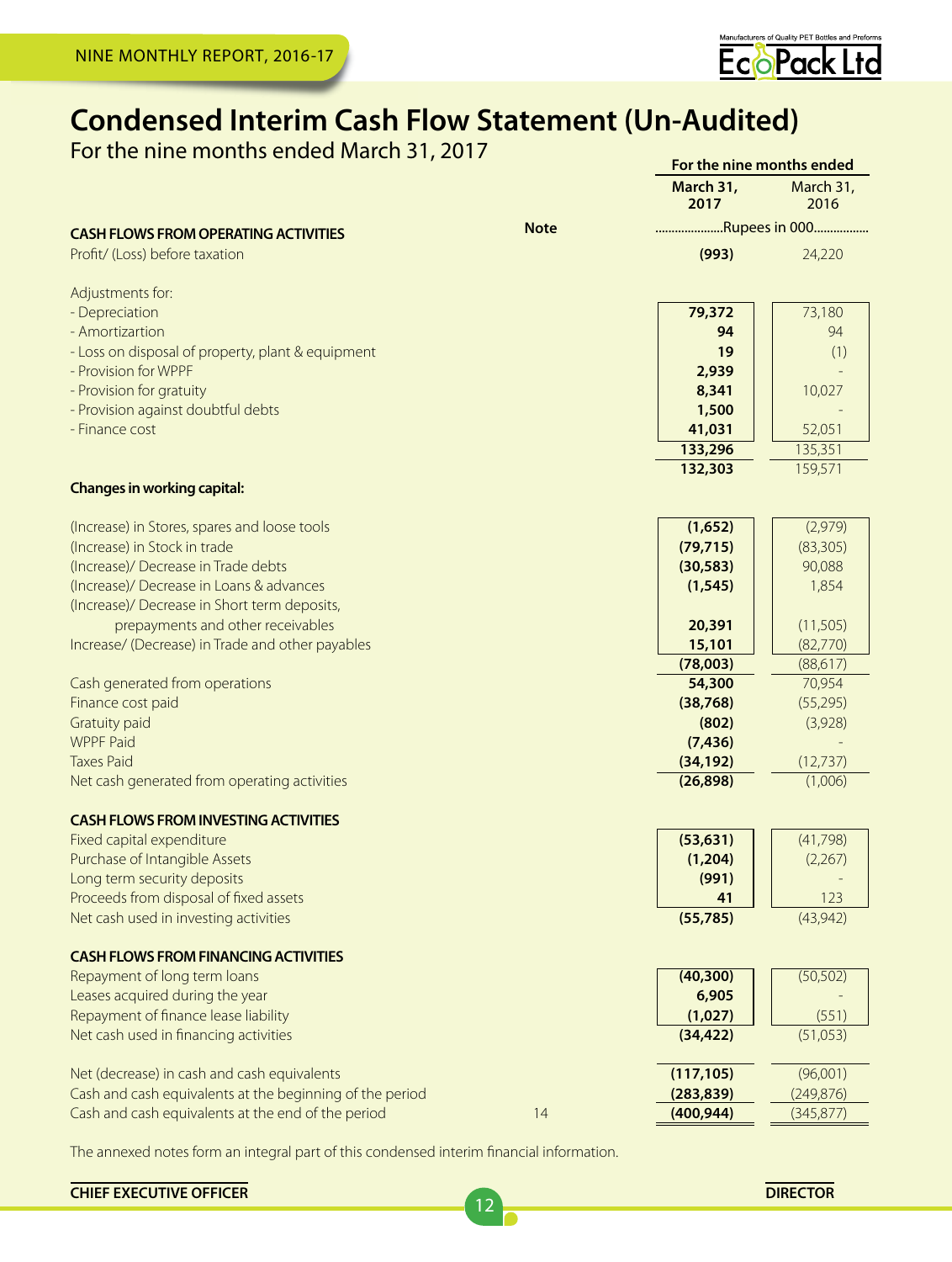

## **Notes to the Condensed Interim Financial Information (Un-Audited)**

For the nine months and quarter ended March 31, 2017

## **1. STATUS AND NATURE OF BUSINESS**

Ecopack Limited (the Company) is a limited liability Company incorporated in Pakistan and is listed on Pakistan Stock Exchange Limited (formerly Karachi Stock Exchange Limited). The registered office and manufacturing facility of the Company is located at Hattar Industrial Estate, Khyber Pakhtunkhwa.

The principal business activity of the Company is manufacturing and sale of Polyethylene Terephthalate (PET) bottles and preforms for the market of Beverages and other liquid packaging industry.

## **2. BASIS OF PREPARATION**

- 2.1 This condensed interim financial information of the Company for the nine months period ended March 31, 2017 has been prepared in accordance with the requirements of the International Accounting Standard 34 - Interim Financial Reporting and provisions of and directives issued under the Companies Ordinance, 1984. In case where requirements differ, the provisions of or directives issued under Companies Ordinance, 1984 have been followed.
- 2.2 This condensed interim financial information is unaudited and is being submitted to the shareholders as required by Section 245 of the Companies Ordinance, 1984 and the listing regulations of Pakistan Stock Exchange.
- 2.3 This condensed interim financial information does not include information required for full annual financial information, and should be read in conjunction with the Company's annual audited financial statements for the year ended June 30, 2016.
- 2.4 This condensed interim financial information have been prepared under the historical cost convention except as otherwise stated.
- 2.5 The condensed interim financial information are presented in Pakistan Rupees which is the functional currency of the Company and rounded off to the nearest thousand rupees except stated otherwise.

## **3. SIGNIFICANT ACCOUNTING POLICIES**

The accounting policies adopted by the Company in the preparation of these interim financial information are the same as those applied in preparation of the preceding published financial statements of the Company for the year ended June 30, 2016.

## **4. ESTIMATES AND JUDGMENTS**

The preparation of the condensed interim financial information in conformity with approved accounting standards require management to make estimates, assumptions and use judgments that affect the application of policies and reported amounts of assets and liabilities, income and expenses. The estimates and underlying assumptions are reviewed on an ongoing basis. Revisions to accounting estimates are recognised in the period in which the estimate is revised if the revision affects only that period, or in the period of the revision and future periods if the revision affects both current and future periods.

In preparing the condensed interim financial information, the significant judgments made by management in applying the Company's accounting policies and the key sources of estimation uncertainty were the same as those that applied to the preceding published annual financial statements of the Company as at and for the year ended June 30, 2016.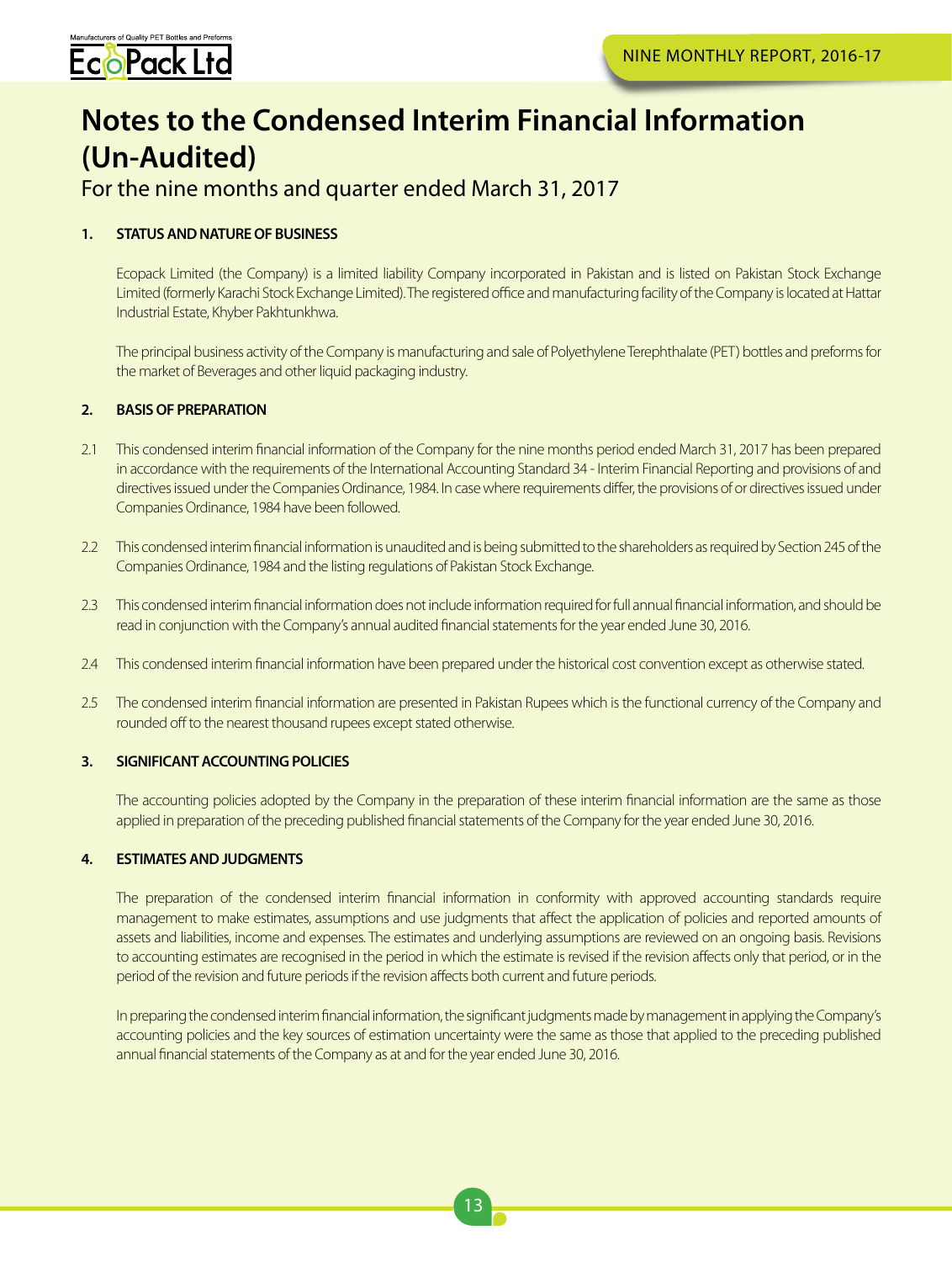

|     |                                                                                                          |             | <b>Un-audited</b><br>March 31,<br>2017 | <b>Audited</b><br><b>June 30,</b><br>2016 |
|-----|----------------------------------------------------------------------------------------------------------|-------------|----------------------------------------|-------------------------------------------|
|     |                                                                                                          | <b>Note</b> | ------------ Rupees in 000-----------  |                                           |
| 5.  | <b>PROPERTY, PLANT &amp; EQUIPMENT</b>                                                                   |             |                                        |                                           |
|     | Operating fixed assets                                                                                   | 5.1         | 970,027                                | 999,085                                   |
|     | Capital work in progress                                                                                 |             | 18,337                                 | 15,086                                    |
|     |                                                                                                          |             | 988,364                                | 1,014,171                                 |
| 5.1 | <b>Operating fixed assets</b>                                                                            |             |                                        |                                           |
|     | Opening net book value                                                                                   |             | 999,085                                | 1,055,461                                 |
|     | Additions during the period / year                                                                       |             |                                        |                                           |
|     | - Factory buildings and roads                                                                            |             | 1,343                                  |                                           |
|     | - Plant and machinery                                                                                    |             | 3,784                                  | 20,624                                    |
|     | - Factory equipment                                                                                      |             | 35,727                                 | 53,340                                    |
|     | - Furniture and fixtures                                                                                 |             |                                        | 26                                        |
|     | - Office equipment                                                                                       |             | 1,488                                  | 1,560                                     |
|     | - Vehicles - owned                                                                                       |             | 900                                    | 2,128                                     |
|     | - leased                                                                                                 |             | 7,140                                  | $\overline{\phantom{m}}$                  |
|     |                                                                                                          |             | 50,380                                 | 77,678                                    |
|     | Disposals / transfers                                                                                    |             | (60)                                   | (35,020)                                  |
|     | Depreciation for the period/year                                                                         |             | (79, 378)                              | (99,034)                                  |
|     | Closing net book value                                                                                   |             | 970,027                                | 999,085                                   |
| 6.  | <b>STOCK IN TRADE</b>                                                                                    |             |                                        |                                           |
|     | Raw material                                                                                             |             | 67,015                                 | 109,684                                   |
|     | Packing material                                                                                         |             | 6,744                                  | 11,476                                    |
|     | Work in process                                                                                          |             | 152,601                                | 46,824                                    |
|     | Finished goods                                                                                           |             | 98,307                                 | 76,968                                    |
|     |                                                                                                          |             | 324,667                                | 244,952                                   |
|     | Provision for obsolete stocks                                                                            |             | (3,528)                                | (3,528)                                   |
|     |                                                                                                          |             | 321,139                                | 241,424                                   |
| 7.  | <b>ISSUED, SUBSCRIBED AND PAID-UP CAPITAL</b>                                                            |             |                                        |                                           |
|     | 10,262,664 (June 2016: 10,262,664 ordinary shares of Rs. 10/-<br>each issued for cash                    |             | 102,627                                | 102,627                                   |
|     | 18,458,447 (June 2016: 12,714,307) ordinary shares of Rs. 10/-<br>each issued as fully paid bonus shares |             |                                        |                                           |
|     |                                                                                                          |             | 184,585<br>287,212                     | 127,143<br>229,770                        |
|     |                                                                                                          |             |                                        |                                           |

### **8. SHORT TERM BORROWINGS - Secured**

These represents short-term running finance, Finance against trust receipts and other facilities obtained under mark-up arrangements from various commercial banks carrying mark-up ranging from 7.62% - 8.25% (June 2016: 7.85% - 10.00%) per annum calculated on daily product basis. These facilities are secured by first pari passu and ranking hypothecation charges of entire present and future current assets, equitable mortgage of property of the Company and personal guarantee of one original founder / sponsor Director of the company.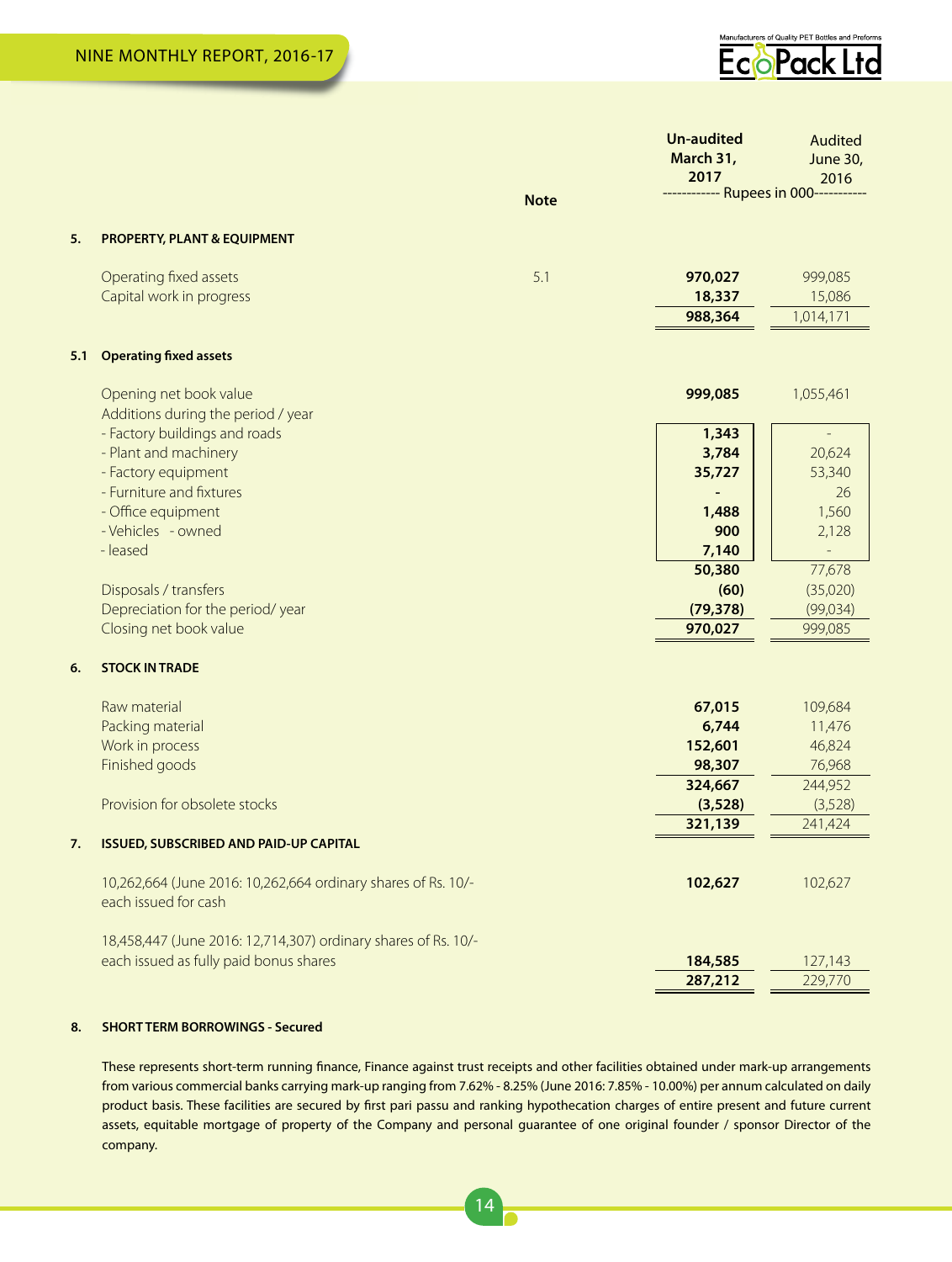

### **9. CONTINGENCIES AND COMMITMENTS**

There are no contingencies exist as at March 31, 2017 (June 30, 2016: Nil).

|                            |                                                                                                                                                                                                                                                                                                                                                                                                                                                                                                                                                                                                                      | March 31,<br>2017 | March 31,<br>2016                                                                                                                                                                                                                            | March 31,<br>2017                                                                                                                                                                                                                                                    | March 31,<br>2016                                                                                                                                                                                                                                           |
|----------------------------|----------------------------------------------------------------------------------------------------------------------------------------------------------------------------------------------------------------------------------------------------------------------------------------------------------------------------------------------------------------------------------------------------------------------------------------------------------------------------------------------------------------------------------------------------------------------------------------------------------------------|-------------------|----------------------------------------------------------------------------------------------------------------------------------------------------------------------------------------------------------------------------------------------|----------------------------------------------------------------------------------------------------------------------------------------------------------------------------------------------------------------------------------------------------------------------|-------------------------------------------------------------------------------------------------------------------------------------------------------------------------------------------------------------------------------------------------------------|
|                            | <b>Note</b>                                                                                                                                                                                                                                                                                                                                                                                                                                                                                                                                                                                                          |                   |                                                                                                                                                                                                                                              |                                                                                                                                                                                                                                                                      |                                                                                                                                                                                                                                                             |
|                            |                                                                                                                                                                                                                                                                                                                                                                                                                                                                                                                                                                                                                      |                   |                                                                                                                                                                                                                                              |                                                                                                                                                                                                                                                                      |                                                                                                                                                                                                                                                             |
|                            |                                                                                                                                                                                                                                                                                                                                                                                                                                                                                                                                                                                                                      |                   |                                                                                                                                                                                                                                              |                                                                                                                                                                                                                                                                      |                                                                                                                                                                                                                                                             |
| Sales                      |                                                                                                                                                                                                                                                                                                                                                                                                                                                                                                                                                                                                                      | 1,405,326         | 1,401,872                                                                                                                                                                                                                                    | 599,521                                                                                                                                                                                                                                                              | 517,751                                                                                                                                                                                                                                                     |
| Less: Discount             |                                                                                                                                                                                                                                                                                                                                                                                                                                                                                                                                                                                                                      | (780)             | (808)                                                                                                                                                                                                                                        | (311)                                                                                                                                                                                                                                                                | (233)                                                                                                                                                                                                                                                       |
| Less: Sales tax            |                                                                                                                                                                                                                                                                                                                                                                                                                                                                                                                                                                                                                      | (204, 638)        | (204, 177)                                                                                                                                                                                                                                   | (87, 556)                                                                                                                                                                                                                                                            | (75,581)                                                                                                                                                                                                                                                    |
|                            |                                                                                                                                                                                                                                                                                                                                                                                                                                                                                                                                                                                                                      | 1,199,908         | 1,196,888                                                                                                                                                                                                                                    | 511,654                                                                                                                                                                                                                                                              | 441,938                                                                                                                                                                                                                                                     |
| 11. COST OF SALES          |                                                                                                                                                                                                                                                                                                                                                                                                                                                                                                                                                                                                                      |                   |                                                                                                                                                                                                                                              |                                                                                                                                                                                                                                                                      |                                                                                                                                                                                                                                                             |
|                            |                                                                                                                                                                                                                                                                                                                                                                                                                                                                                                                                                                                                                      |                   |                                                                                                                                                                                                                                              |                                                                                                                                                                                                                                                                      | 296,358                                                                                                                                                                                                                                                     |
|                            |                                                                                                                                                                                                                                                                                                                                                                                                                                                                                                                                                                                                                      |                   |                                                                                                                                                                                                                                              |                                                                                                                                                                                                                                                                      | 23,548                                                                                                                                                                                                                                                      |
|                            |                                                                                                                                                                                                                                                                                                                                                                                                                                                                                                                                                                                                                      |                   |                                                                                                                                                                                                                                              |                                                                                                                                                                                                                                                                      | 34,938                                                                                                                                                                                                                                                      |
|                            |                                                                                                                                                                                                                                                                                                                                                                                                                                                                                                                                                                                                                      |                   |                                                                                                                                                                                                                                              |                                                                                                                                                                                                                                                                      | 2,795                                                                                                                                                                                                                                                       |
|                            |                                                                                                                                                                                                                                                                                                                                                                                                                                                                                                                                                                                                                      |                   |                                                                                                                                                                                                                                              |                                                                                                                                                                                                                                                                      | 172                                                                                                                                                                                                                                                         |
|                            |                                                                                                                                                                                                                                                                                                                                                                                                                                                                                                                                                                                                                      |                   |                                                                                                                                                                                                                                              |                                                                                                                                                                                                                                                                      | 1,923                                                                                                                                                                                                                                                       |
|                            |                                                                                                                                                                                                                                                                                                                                                                                                                                                                                                                                                                                                                      |                   |                                                                                                                                                                                                                                              |                                                                                                                                                                                                                                                                      | 4,589                                                                                                                                                                                                                                                       |
|                            |                                                                                                                                                                                                                                                                                                                                                                                                                                                                                                                                                                                                                      |                   |                                                                                                                                                                                                                                              |                                                                                                                                                                                                                                                                      | 3,036                                                                                                                                                                                                                                                       |
|                            |                                                                                                                                                                                                                                                                                                                                                                                                                                                                                                                                                                                                                      |                   |                                                                                                                                                                                                                                              |                                                                                                                                                                                                                                                                      | 458                                                                                                                                                                                                                                                         |
|                            |                                                                                                                                                                                                                                                                                                                                                                                                                                                                                                                                                                                                                      |                   |                                                                                                                                                                                                                                              |                                                                                                                                                                                                                                                                      | 549                                                                                                                                                                                                                                                         |
|                            |                                                                                                                                                                                                                                                                                                                                                                                                                                                                                                                                                                                                                      |                   |                                                                                                                                                                                                                                              |                                                                                                                                                                                                                                                                      | 178                                                                                                                                                                                                                                                         |
|                            |                                                                                                                                                                                                                                                                                                                                                                                                                                                                                                                                                                                                                      |                   |                                                                                                                                                                                                                                              |                                                                                                                                                                                                                                                                      | 847                                                                                                                                                                                                                                                         |
|                            |                                                                                                                                                                                                                                                                                                                                                                                                                                                                                                                                                                                                                      |                   |                                                                                                                                                                                                                                              |                                                                                                                                                                                                                                                                      | 715                                                                                                                                                                                                                                                         |
|                            |                                                                                                                                                                                                                                                                                                                                                                                                                                                                                                                                                                                                                      |                   |                                                                                                                                                                                                                                              |                                                                                                                                                                                                                                                                      | 51,998                                                                                                                                                                                                                                                      |
|                            |                                                                                                                                                                                                                                                                                                                                                                                                                                                                                                                                                                                                                      |                   |                                                                                                                                                                                                                                              |                                                                                                                                                                                                                                                                      | 1,855                                                                                                                                                                                                                                                       |
|                            |                                                                                                                                                                                                                                                                                                                                                                                                                                                                                                                                                                                                                      |                   |                                                                                                                                                                                                                                              |                                                                                                                                                                                                                                                                      | 22,614                                                                                                                                                                                                                                                      |
|                            |                                                                                                                                                                                                                                                                                                                                                                                                                                                                                                                                                                                                                      |                   |                                                                                                                                                                                                                                              |                                                                                                                                                                                                                                                                      | 19,775                                                                                                                                                                                                                                                      |
|                            |                                                                                                                                                                                                                                                                                                                                                                                                                                                                                                                                                                                                                      |                   |                                                                                                                                                                                                                                              |                                                                                                                                                                                                                                                                      | 100                                                                                                                                                                                                                                                         |
|                            |                                                                                                                                                                                                                                                                                                                                                                                                                                                                                                                                                                                                                      |                   |                                                                                                                                                                                                                                              |                                                                                                                                                                                                                                                                      | L.                                                                                                                                                                                                                                                          |
|                            |                                                                                                                                                                                                                                                                                                                                                                                                                                                                                                                                                                                                                      |                   |                                                                                                                                                                                                                                              |                                                                                                                                                                                                                                                                      | 54                                                                                                                                                                                                                                                          |
|                            |                                                                                                                                                                                                                                                                                                                                                                                                                                                                                                                                                                                                                      | 1,198,687         | 1,136,902                                                                                                                                                                                                                                    | 535,154                                                                                                                                                                                                                                                              | 466,502                                                                                                                                                                                                                                                     |
|                            |                                                                                                                                                                                                                                                                                                                                                                                                                                                                                                                                                                                                                      |                   |                                                                                                                                                                                                                                              |                                                                                                                                                                                                                                                                      | 53,574                                                                                                                                                                                                                                                      |
|                            |                                                                                                                                                                                                                                                                                                                                                                                                                                                                                                                                                                                                                      |                   |                                                                                                                                                                                                                                              |                                                                                                                                                                                                                                                                      | (84,269)                                                                                                                                                                                                                                                    |
|                            |                                                                                                                                                                                                                                                                                                                                                                                                                                                                                                                                                                                                                      | (105, 777)        | (1, 111)                                                                                                                                                                                                                                     | (53, 376)                                                                                                                                                                                                                                                            | (30,695)                                                                                                                                                                                                                                                    |
| Cost of goods manufactured |                                                                                                                                                                                                                                                                                                                                                                                                                                                                                                                                                                                                                      | 1,092,910         | 1,135,791                                                                                                                                                                                                                                    | 481,778                                                                                                                                                                                                                                                              | 435,807                                                                                                                                                                                                                                                     |
|                            |                                                                                                                                                                                                                                                                                                                                                                                                                                                                                                                                                                                                                      |                   |                                                                                                                                                                                                                                              |                                                                                                                                                                                                                                                                      | 40,025                                                                                                                                                                                                                                                      |
|                            |                                                                                                                                                                                                                                                                                                                                                                                                                                                                                                                                                                                                                      |                   |                                                                                                                                                                                                                                              |                                                                                                                                                                                                                                                                      | (135, 471)                                                                                                                                                                                                                                                  |
|                            |                                                                                                                                                                                                                                                                                                                                                                                                                                                                                                                                                                                                                      | (21, 339)         | (91, 787)                                                                                                                                                                                                                                    | (56, 774)                                                                                                                                                                                                                                                            | (95, 446)                                                                                                                                                                                                                                                   |
|                            |                                                                                                                                                                                                                                                                                                                                                                                                                                                                                                                                                                                                                      |                   |                                                                                                                                                                                                                                              |                                                                                                                                                                                                                                                                      | 340,361                                                                                                                                                                                                                                                     |
|                            |                                                                                                                                                                                                                                                                                                                                                                                                                                                                                                                                                                                                                      |                   |                                                                                                                                                                                                                                              |                                                                                                                                                                                                                                                                      |                                                                                                                                                                                                                                                             |
|                            |                                                                                                                                                                                                                                                                                                                                                                                                                                                                                                                                                                                                                      | 15                |                                                                                                                                                                                                                                              |                                                                                                                                                                                                                                                                      |                                                                                                                                                                                                                                                             |
|                            | 10. SALES - net<br>Raw material consumed<br>Packing material consumed<br>Salaries, wages & other benefits<br>Traveling & conveyance<br>Professional charges<br>Vehicle repair & maintenance<br>Rent, rates & taxes<br>Repair & maintenance<br>Communication charges<br>Printing, postage & stationery<br>Entertainment<br>Medical<br>Insurance<br>Electricity, gas & water<br>Freight and other charges<br>Depreciation<br>Stores consumed<br>Lab tests<br>Courses & seminars fee<br>Miscellaneous<br>Work in process - opening<br>Work in process - closing<br>Finished goods - opening<br>Finished goods - closing |                   | 777,663<br>52,656<br>109,717<br>9,688<br>525<br>5,865<br>15,832<br>9,494<br>1,200<br>1,179<br>523<br>2,785<br>2,802<br>107,408<br>3,163<br>75,404<br>22,087<br>420<br>122<br>154<br>46,824<br>(152, 601)<br>76,968<br>(98, 307)<br>1,071,571 | <b>Nine Months ended</b><br>711,644<br>52,918<br>94,031<br>8,440<br>825<br>5,675<br>10,574<br>9,924<br>887<br>1,243<br>714<br>2,278<br>2,961<br>126,922<br>3,205<br>69,521<br>34,429<br>488<br>84<br>139<br>83,158<br>(84, 269)<br>43,684<br>(135, 471)<br>1,044,004 | <b>Third quarter ended</b><br>368,926<br>25,242<br>38,628<br>2,975<br>66<br>2,100<br>5,867<br>3,478<br>421<br>486<br>256<br>1,174<br>949<br>47,256<br>1,730<br>24,830<br>10,549<br>148<br>27<br>46<br>99,225<br>(152,601)<br>41,533<br>(98, 307)<br>425,004 |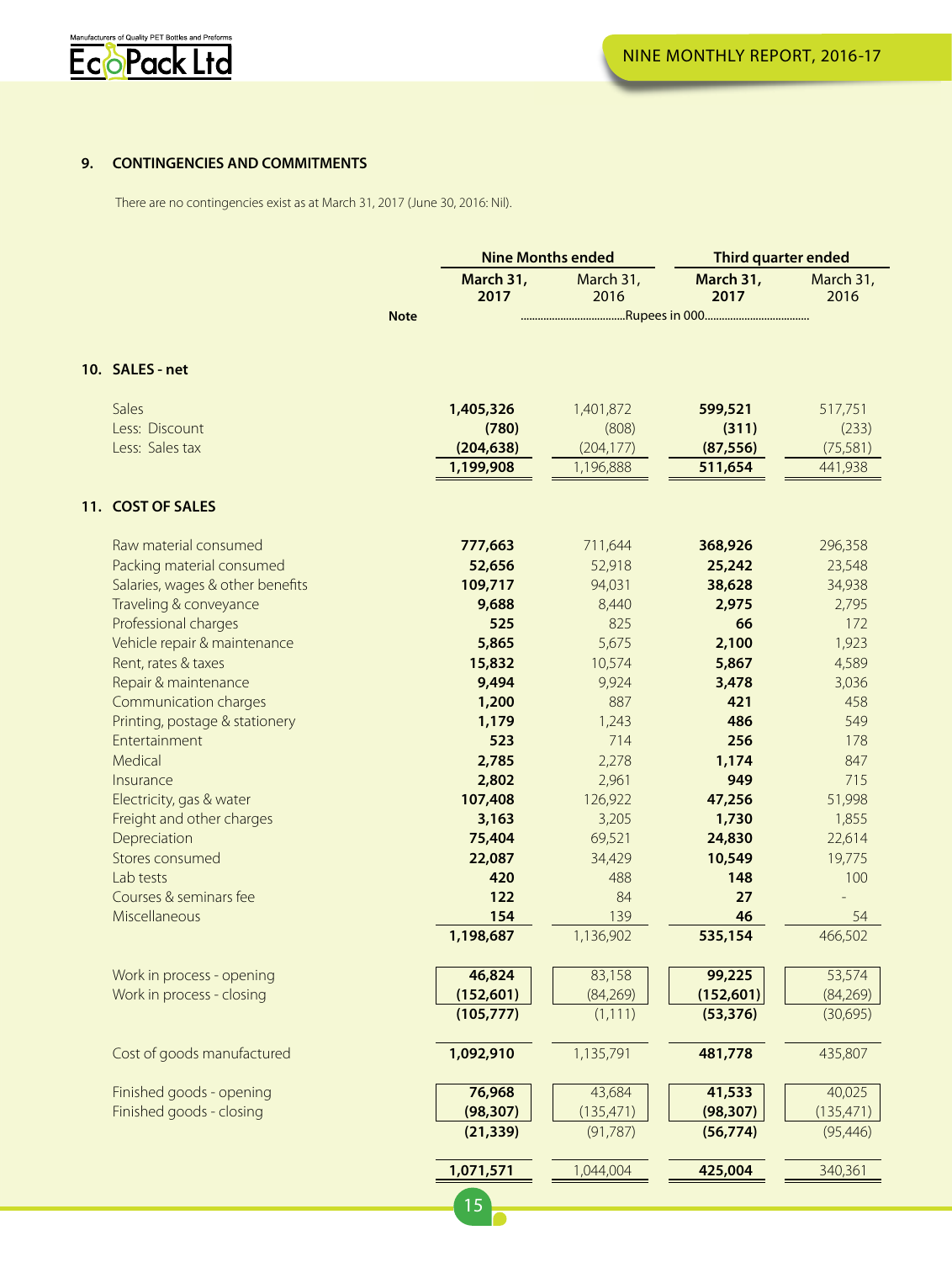| ī      |
|--------|
|        |
|        |
|        |
| I      |
| i<br>í |
|        |
|        |
| :      |
|        |

Due to the seasonal nature of business of the Company, higher revenues and operating profits are usually expected in first and last quarter of the year. Due to the seasonal nature of business of the Company, higher revenues and operating profits are usually expected in first and last quarter of the year.

# Description of operating segments **(a) Description of operating segments**  $\overline{a}$

The company's primary format for segment reporting is based on business segments. The business segments are determined based on the Company's management The company's primary format for segment reporting is based on business segments. The business segments are determined based on the Company's management and internal reporting structure. Segment results and other information is provided on the basis of products. and internal reporting structure. Segment results and other information is provided on the basis of products.

## Segment Information **(b) Segment Information**  $\mathbf{\hat{e}}$

The operating information of the reportable business segments is as follows: The operating information of the reportable business segments is as follows:

|           |                                                  | 2016 |    | 441,938   | (340,361)     | 101,577 | (4,123)           | (15,563)       | (19,686)  |                  | 81,891     | (16,566)     | (5,257)        | 3,435        | (18,388) | 63,503                        | (4,452)                          | (7,500) | (11,952) | 51,551                       |  |
|-----------|--------------------------------------------------|------|----|-----------|---------------|---------|-------------------|----------------|-----------|------------------|------------|--------------|----------------|--------------|----------|-------------------------------|----------------------------------|---------|----------|------------------------------|--|
|           | Third Quarter Ended<br>March 31                  | 2017 |    | 511,654   | (425,004)     | 86,650  | (9,716)           | (17,292)       | (27,008)  |                  | 59,642     | (15, 816)    | (3,415)        | 15,735       | (3,496)  | 56,146                        | (12,865)                         |         | (12,865) | 43,281                       |  |
|           |                                                  | 2016 |    | 1,196,888 | (1,044,004)   | 152,884 | (23,841)          | (45,239)       | (080)     |                  | 83,804     | (52,051)     | (15,890)       | 8357         | (59,584) | 24,220                        | (12,050)                         | (7500)  | (19,550) | 4,670                        |  |
|           | Nine Months ended<br>March 31                    | 2017 |    | 1,199,908 | (1,071,571)   | 128,337 | (37,501)          | (51,298)       | (88, 798) |                  | 39,539     | (41,031)     | (20,003)       | 20,502       | (40,532) | (993)                         | (26, 507)                        | 6,134   | (20,373) | $\frac{(21,367)}{2}$         |  |
|           |                                                  | 2016 |    | 312,457   | (251,920)     | 60,537  | $(3327)$          | (11,142)       | (14,468)  |                  | 46,069     |              |                |              |          |                               |                                  |         |          |                              |  |
|           | <b>Third Quarter Ended</b><br>March <sub>3</sub> | 2017 |    | 336,567   | (293,789)     | 42,778  | (6,868)           | (11, 723)      | (18,590)  |                  | 24,187     |              |                |              |          |                               |                                  |         |          |                              |  |
| BLOWING   |                                                  | 2016 |    | 754,385   | (650,586)     | 103,799 | (16,325)          | (28,514)       | (44,838)  |                  | 58,961     |              |                |              |          |                               |                                  |         |          |                              |  |
|           | Nine Months ended<br>March 3 <sup>-</sup>        | 2017 |    | 737,042   | (658, 355)    | 78,687  | (23, 035)         | (31,510)       | (54,544)  |                  | 24,143     |              |                |              |          |                               |                                  |         |          |                              |  |
|           |                                                  | 2016 |    | 129,480   | (88, 442)     | 41,038  | (796)             | (4,421)        | (5,218)   |                  | 35,821     |              |                |              |          |                               |                                  |         |          |                              |  |
|           | <b>Third Quarter Ended</b><br>March 31           | 2017 |    | 175,088   | (131,215)     | 43,872  | (2,848)           | (5,569)        | (214)     |                  | 35,455     |              |                |              |          |                               |                                  |         |          |                              |  |
| INJECTION |                                                  | 2016 |    | 442,502   | (393, 418)    | 49,084  | (7,516)           | (16,725)       | (24,242)  |                  | 24.843     |              |                |              |          |                               |                                  |         |          |                              |  |
|           | <b>Nine Months ended</b><br>March 31             | 2017 |    | 462,866   | (413,216)     | 49,650  | (14,466)          | (19,788)       | (34,254)  |                  | 15,396     |              |                |              |          |                               |                                  |         |          |                              |  |
|           |                                                  |      | 16 | Sales-net | Cost of sales |         | Distribution cost | Administrative |           | Operating profit | $/$ (Loss) | Finance Cost | Other Expenses | Other Income |          | Profit/(Loss) before Taxation | Taxation - Current<br>- Deferred |         |          | Profit/(Loss) after Taxation |  |

Manufacturers of Quality PET Bottles and Preforms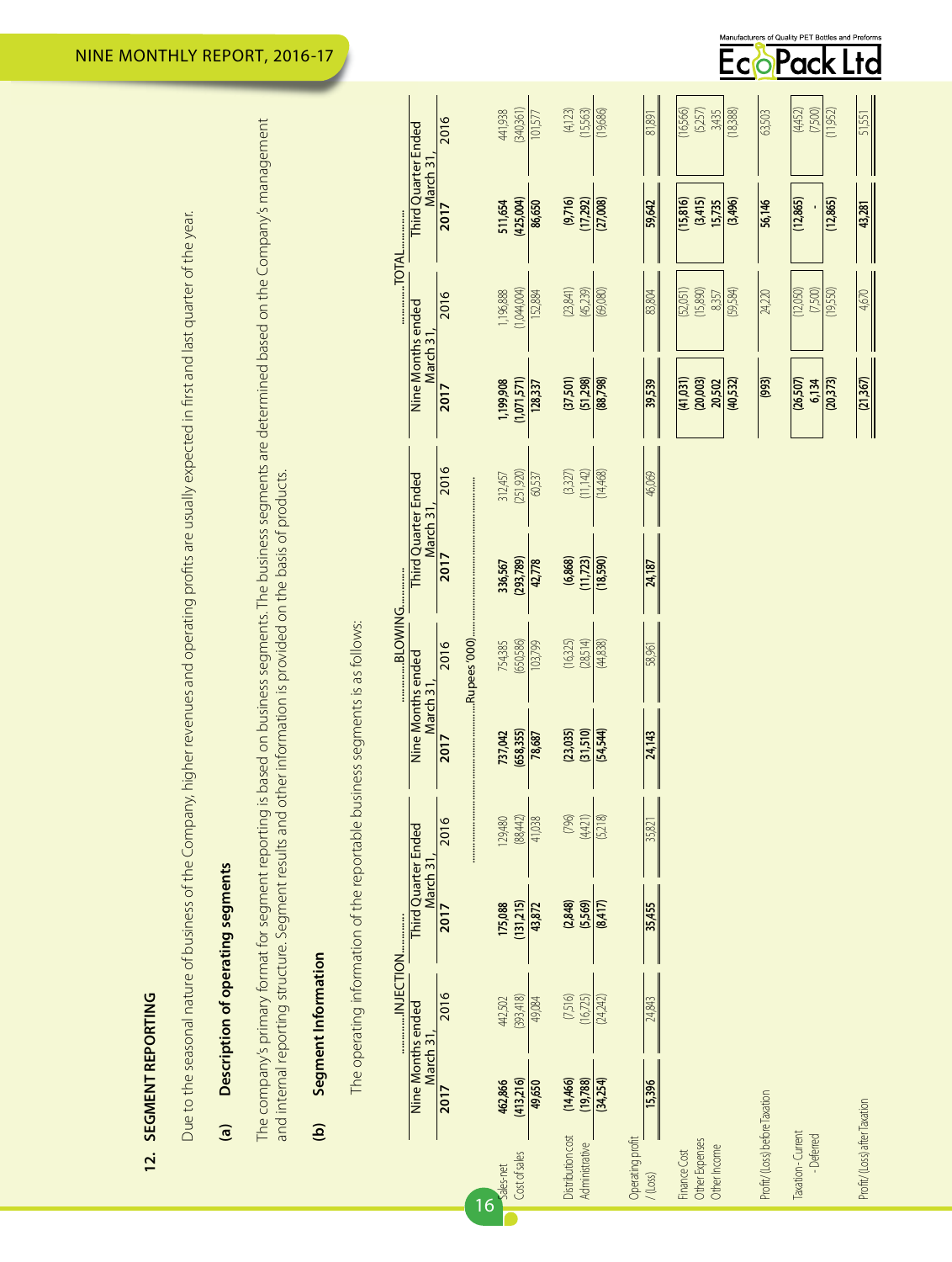

|                                                                                                                                                                                                                                                                                                                                                     | <b>Nine Months ended</b> |                                      | Third quarter ended                                        |                                   |
|-----------------------------------------------------------------------------------------------------------------------------------------------------------------------------------------------------------------------------------------------------------------------------------------------------------------------------------------------------|--------------------------|--------------------------------------|------------------------------------------------------------|-----------------------------------|
|                                                                                                                                                                                                                                                                                                                                                     | March 31,<br>2017        | March 31,<br>2016<br>.Rupees in 000. | March 31,<br>2017                                          | March 31,<br>2016                 |
| 13. EARNINGS / (LOSS) PER SHARE - BASIC<br><b>AND DILUTED</b>                                                                                                                                                                                                                                                                                       |                          |                                      |                                                            |                                   |
| Profit / (Loss) after taxation                                                                                                                                                                                                                                                                                                                      | (21, 367)                | 4,670                                | 43,281                                                     | 51,551                            |
| Weighted average number of                                                                                                                                                                                                                                                                                                                          |                          |                                      | Numbers in '000'                                           |                                   |
| ordinary shares                                                                                                                                                                                                                                                                                                                                     | 28,721                   | 28,721                               | 28,721                                                     | 28,721                            |
| Earnings / (Loss) per share - basic<br>and diluted                                                                                                                                                                                                                                                                                                  | (0.74)                   | Rupees<br>0.16                       | 1.51                                                       | 1.79                              |
| 13.1 There were no convertible dilutive potential ordinary shares in issue as at March 31, 2017 and March 31, 2016.                                                                                                                                                                                                                                 |                          |                                      |                                                            |                                   |
| 13.2 The number of shares as at March 31, 2016 have been adjusted for the effect of bonus shares issued subsequent to that<br>date.                                                                                                                                                                                                                 |                          |                                      |                                                            |                                   |
| 14. CASH AND CASH EQUIVALENTS<br>For the purposes of cash flow statement, cash and cash equivalents include cash on hand and in banks, net of outstanding<br>bank overdrafts. Cash and cash equivalents at the end of the reporting period as shown in the condensed interim cash flow<br>statement are reconciled to the related items as follows: |                          |                                      | March 31,                                                  | March 31,                         |
|                                                                                                                                                                                                                                                                                                                                                     |                          |                                      | 2017<br>------------ Rupees in 000-----------              | 2016                              |
| Cash and bank balances<br>Short term borrowings                                                                                                                                                                                                                                                                                                     |                          |                                      | 5,634<br>(406, 578)<br>(400, 944)                          | 6,485<br>(352, 362)<br>(345, 877) |
| 15. TRANSACTIONS WITH RELATED PARTIES                                                                                                                                                                                                                                                                                                               |                          |                                      |                                                            |                                   |
| The related parties comprise associated undertaking, key management personnel and post employment benefit scheme<br>The company in the normal course of business carries out transactions with various related parties.                                                                                                                             |                          |                                      |                                                            |                                   |
|                                                                                                                                                                                                                                                                                                                                                     |                          |                                      | March 31,<br>2017<br>------------ Rupees in 000----------- | June 30,<br>2016                  |
| Contribution to employees' provident fund                                                                                                                                                                                                                                                                                                           |                          |                                      | 5,538                                                      | 4,580                             |
| Payable to employees' provident fund                                                                                                                                                                                                                                                                                                                |                          |                                      | 466                                                        | 520                               |

### **14. CASH AND CASH EQUIVALENTS**

|                        | March 31,<br>2017<br>------------ Rupees in 000----------- | March 31,<br>2016 |
|------------------------|------------------------------------------------------------|-------------------|
| Cash and bank balances | 5.634                                                      | 6,485             |
| Short term borrowings  | (406, 578)                                                 | (352, 362)        |
|                        | (400, 944)                                                 | (345, 877)        |

## **15. TRANSACTIONS WITH RELATED PARTIES**

|                                           | March 31,<br>2017<br>------------ Rupees in 000----------- | June 30,<br>2016 |
|-------------------------------------------|------------------------------------------------------------|------------------|
| Contribution to employees' provident fund | 5,538                                                      | 4,580            |
| Payable to employees' provident fund      | 466                                                        | 520              |
|                                           |                                                            |                  |